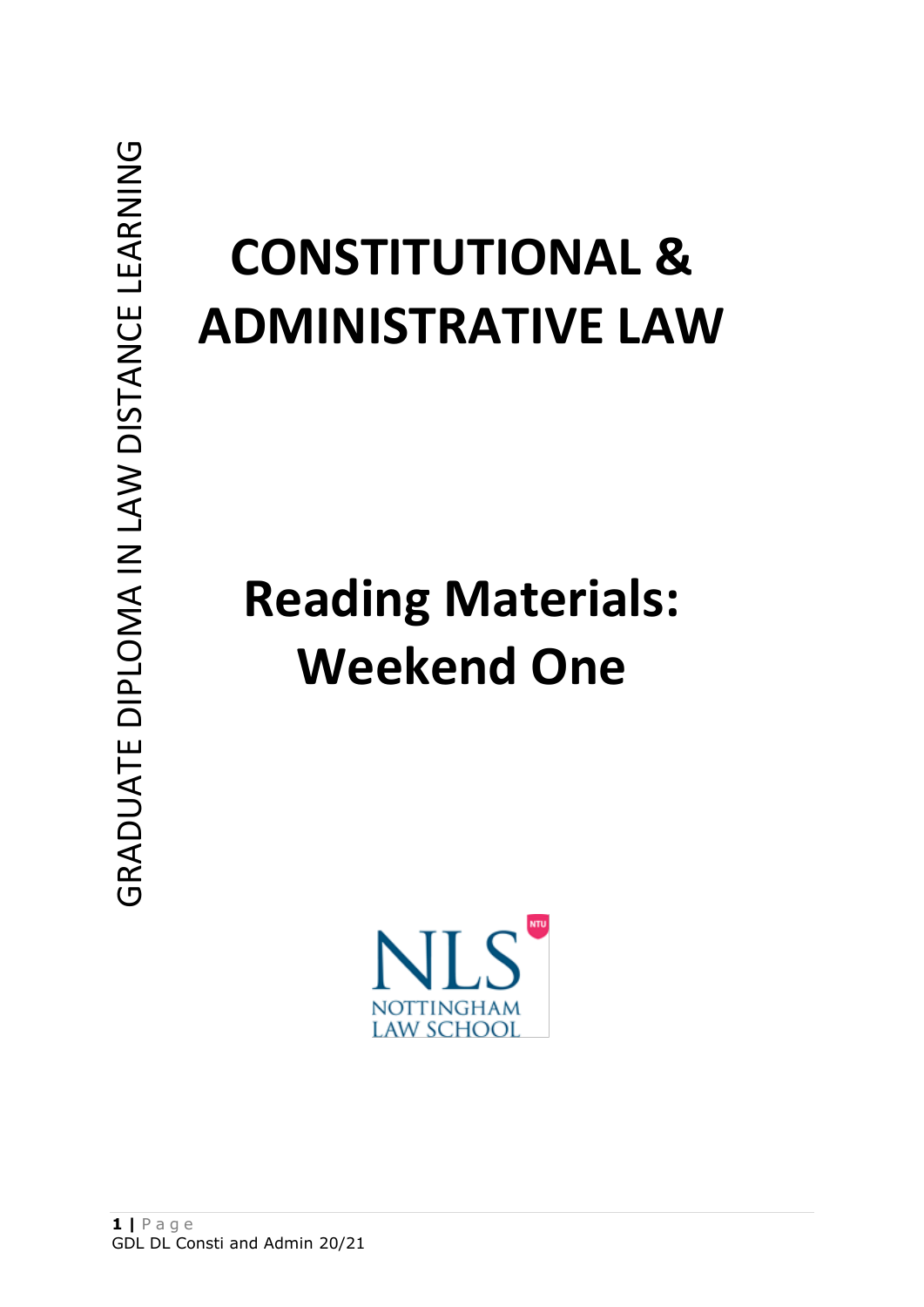# **Table of Contents**

What is Constitutional and Administrative law?: PAGE 3

Reading materials: PAGE 4

Constitutions: PAGE 5

Sources of the Constitution: PAGE 10

Separation of Powers: PAGE 17

Activities: PAGE 27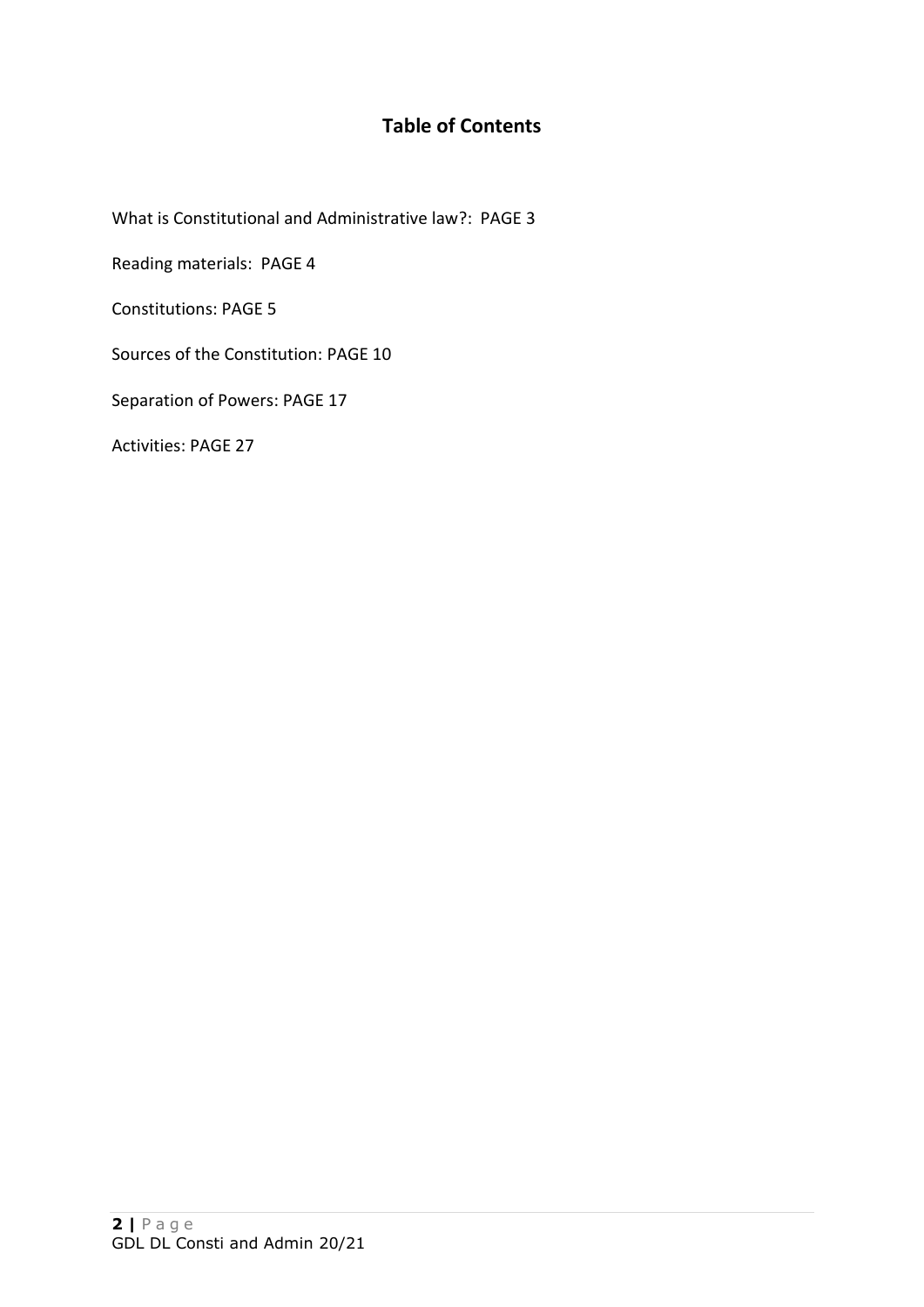# **What is Constitutional and Administrative Law?**

Constitutional and administrative law is concerned with the distribution and the exercise of power within the state. It includes not merely the power to make legal rules, but also the accountability of those charged with enacting, applying and enforcing the law. Constitutional and administrative law regulates the relationships between the state and the individual, so it can be distinguished from private law subjects (such as contract or property law) which regulate legal relationships between private individuals.

Distinguishing between 'constitutional' law and 'administrative' law however is not always so easy. The two cannot always be clearly separated from one another, but one possible distinction is to see constitutional law as the law relating to the constitution of a state. All states have a constitution of some form which will incorporate the body of rules by which the state is governed. Administrative law, on the other hand, is concerned with rules which control the exercise of governmental power, particularly controls exercised by the courts.

In the United Kingdom, Parliament is the supreme law-making authority. Parliament exercises this power through the enactment of legislation (i.e. statutes). Such Acts of Parliament are therefore a primary source of **constitutional law**. But where a minister, as the representative of the government of the day, appears to act unreasonably or illegally, the legality of such action may be tested in the courts. This is the **administrative law** procedure of judicial review.

## *Studying Constitutional and Administrative Law*

Constitutional and administrative law is unlike other subjects you will study on the GDL where the law is fairly clearly expressed in statutes and case law. The sources of constitutional law are more diverse than this and are not always formally written down. In addition, much of this subject is based on constitutional principles, embedded in history, which sometimes seem to be political rather than legal. When studying constitutional law you will have to discuss and analyse such principles.

To get the most out of constitutional law you will need to study it in the context of what is happening around you. Since the election of a Conservative government in the General Election in May 2015 we have seen a number of constitutional issues taking centre stage in British politics, ranging from the proposed repeal of the Human Rights Act 1998, the constitutional issue of the UK's membership of the European Union and BREXIT, to the June 2017 General election with a hung Parliament. Therefore, it will enhance your studies considerably, and make the subject even more interesting, if you make a conscious effort to take an interest in contemporary issues of constitutional importance.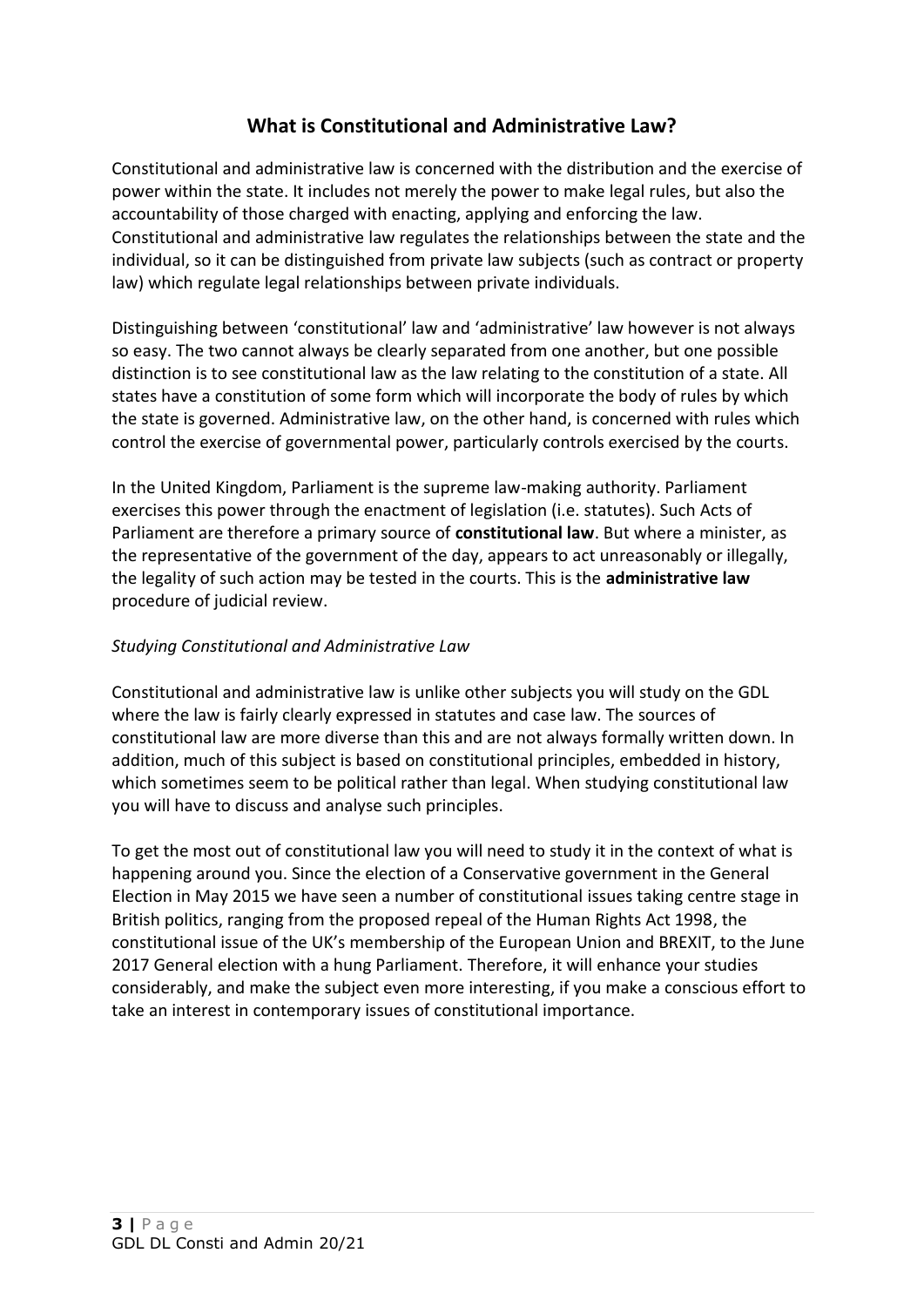# **Reading materials**

On the first weekend you will be given a copy of the two textbooks that we will be using in the Constitutional and Administrative law module.

Once you have received these textbooks you should read the relevant chapters linking to the topics that we have covered at the first teaching weekend.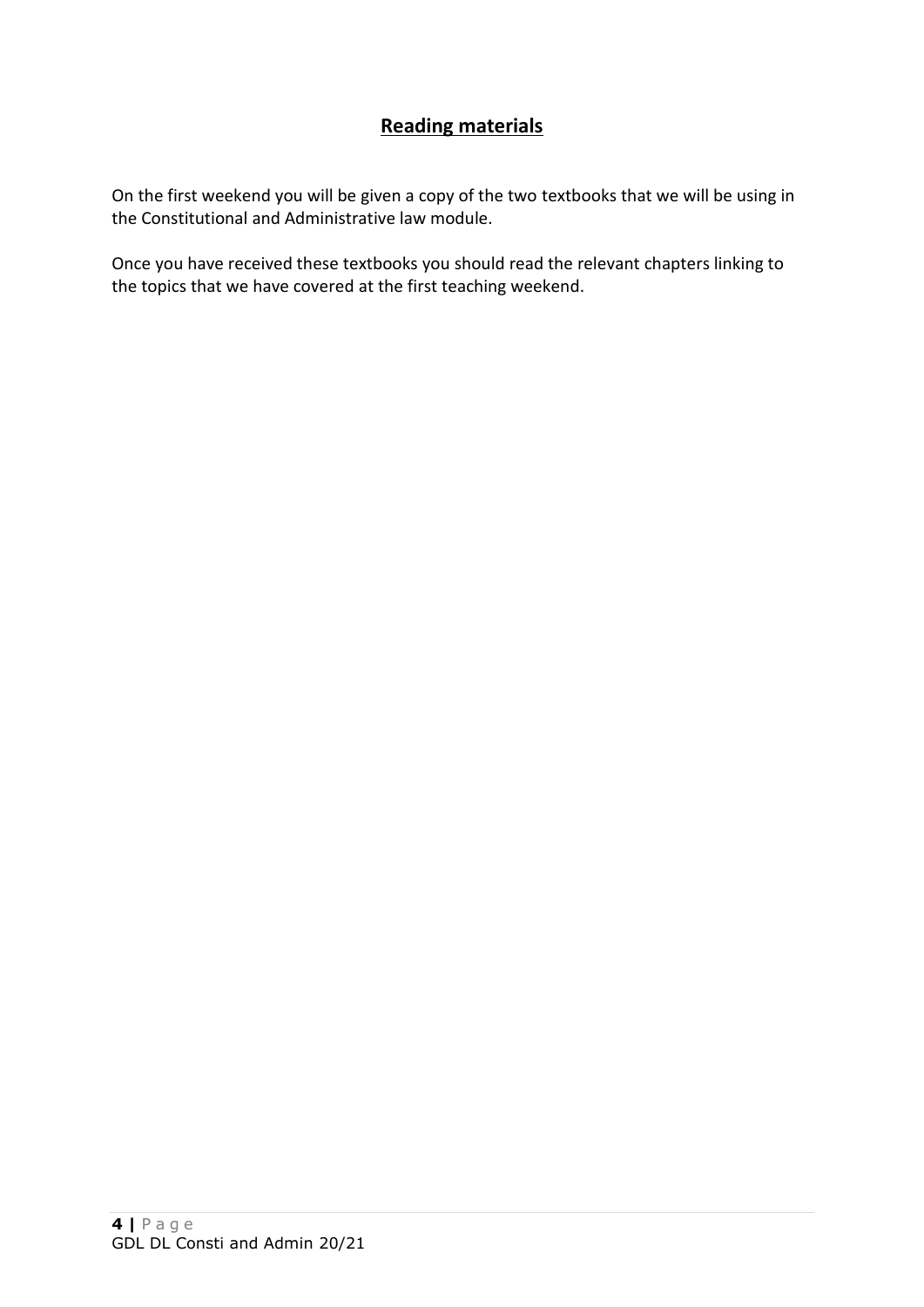# **Constitutions**

To be read in conjunction with Unlocking Constitutional and Administrative Law Pages 1-36.

#### **WHAT IS A CONSTITUTION?**

Academics have sought to define the term constitution in slightly different ways:

Bradley and Ewing have placed an emphasis on the existence of a formal document stating a constitution is:

*[A document or documents] 'Having a special legal status which sets out the framework and the principal functions of the organs of government within the state and declares the principles or rules by which those organs must operate.' Bradley & Ewing Constitutional & Administrative Law (15th ed. 2011)*

Whereas, Bolingbroke, an 18th century English politician, in *A Dissertation upon Parties* (1733) placed an emphasis on a constitution as a system of governance:

*'That assemblage of laws, institutions, and customs ... that compose the general system, according to which the community has agreed to be governed'.* 

This was furthered in Tom Paine's *The Rights of Man (1794)*,

*'A constitution is a thing antecedent to a government, and a government is only the creature of a constitution. The constitution of a country is not the act of its government, but of the people constituting its government. It is the body of elements, to which you can refer, and quote article by article; and which contains the principles on which the government shall be established, the manner in which it shall be organised, the powers it shall have, the mode of elections, the duration of Parliaments, or by what other name such bodies may be called; the powers which the executive part of the government shall have; and in fine, everything that relates to the complete organisation of a civil government, and the principles on which it shall act, and by which it shall be bound. A constitution, therefore, is to a government what the laws made afterwards by that government are to a court of judicature. The court of judicature does not make the laws, neither can it alter them; it only acts in conformity to the laws made: and the government is in like manner governed by the constitution.'*

Essentially, a constitution consists of the laws, rules and other practices which identify and explain:

- The institutions of government;
- The distribution of powers within those institutions;
- How those powers are exercised and controlled;
- The relationship between the institutions of government and the citizens.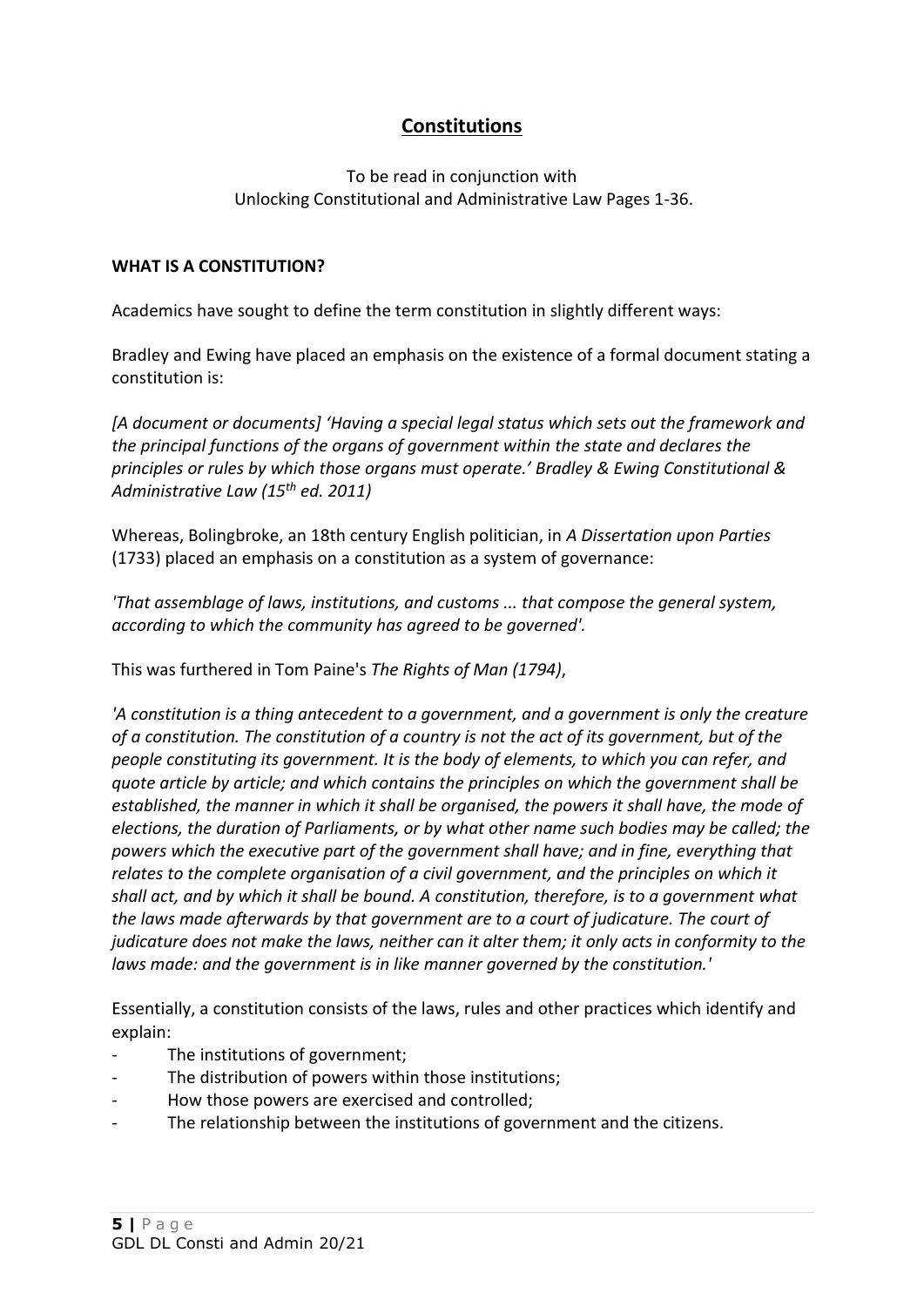Typically this constitution is *codified* - it takes the form of a single document or a clearly defined group of documents, it is produced by a special procedure - a constitutional convention or other similar agency - and it is regulated by special arrangements for its amendment. That is to say that it is '**entrenched**', although the extent of this entrenchment varies widely, so some constitutions are very rigid, meaning that they are very difficult to amend, while others can be amended relatively easily.

# **1. WHAT DO WE MEAN BY A CONSTITUTION BEING 'WRITTEN' OR 'UNWRITTEN'**

A **written** or **codified** constitution is one which can be found contained in a single document or a series of documents intended to be read as a whole. Typically, this document has been produced by a special procedure, and takes priority over other laws.

An **unwritten or uncodified** one is not found in one place. Some of its provisions can be found in statute law, but others are to be found in case law, and perhaps in principles derived from constitutional history and 'custom and practice' (sometimes called 'constitutional conventions' in the UK). Any attempt at producing a coherent overall statement is the task of the text-book writer.

# **2. WHAT DO WE MEAN BY A CONSTITUTION BEING 'ENTRENCHED'?**

This word indicates that the provisions of the constitution cannot be readily amended or changed. This is a reflection of the fact that the constitution is produced by a special procedure, regarded as having special significance and status - a constitutional assembly, perhaps, or the use of a referendum, to make it explicitly the 'will of the people'.

The level of entrenchment and the scope of entrenchment vary very considerably.

- There are provisions of the German constitution, the [Grundgesetz](https://www.btg-bestellservice.de/pdf/80201000.pdf) (Basic Law), which may not be changed at all, while changes to the other provisions require a two thirds majority of each of the two legislative chambers.
- In the [United States](http://www.usconstitution.net/const.html#Am17S2) amendment generally requires a two thirds majority in each house of Congress and ratification by three quarters of the states. Equal representation of states in the Senate can only be removed with the consent of the state affected.
- In [Denmark](http://www.thedanishparliament.dk/Publications/~/media/Pdf_materiale/Pdf_publikationer/English/My%20Constitutional%20Act_with_explanations%20pdf.ashx) the amendment must be passed by two successive Parliaments and in a referendum where 40% of the entire electorate support the amendment.

While the means adopted vary, the objective is the same - to ensure that the constitution is not changed ill-advisedly or without full consideration and widespread approval.

## **3. HOW DO CONSTITUTIONS DEVELOP?**

Typically, a constitution is drafted at some turning point in the evolution of the state; after independence has been achieved, whether militarily, as in the case of the USA, or by negotiation, as in the case of Australia, India and many other former colonies; following an internal revolution, as in the case of France in 1789, Russia in 1917 or South Africa after the collapse of apartheid; following military defeat, as in the case of Germany in 1919 and 1945;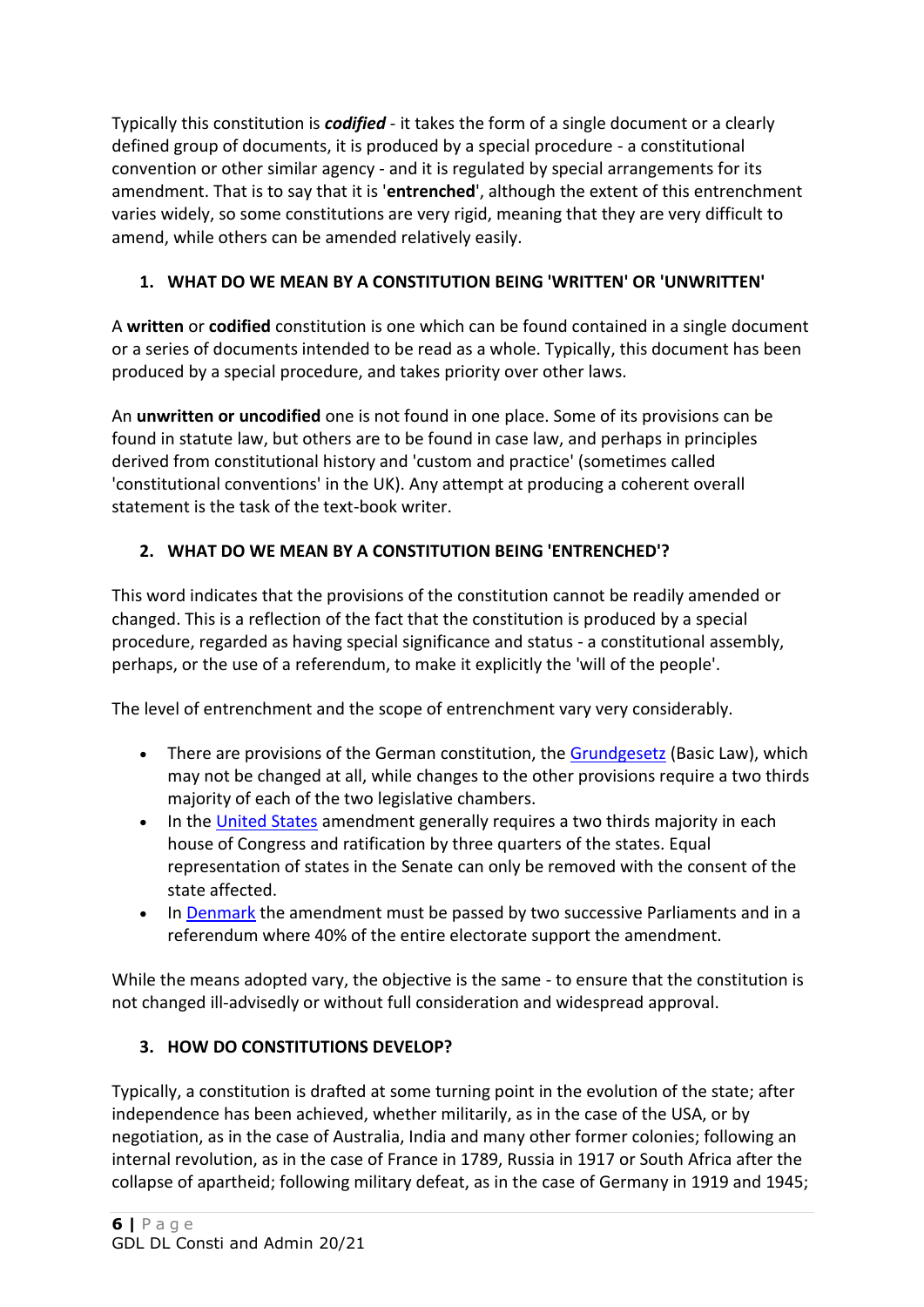or following some other major social and political upheaval, as in the case of Russia after the break-up of the Soviet Union. However, some states have merely decided that it was time for a restatement of the political and constitutional position, as in the case of Denmark in 1954.

# **4. DOES THE UNITED KINGDOM HAVE A CONSTITUTION?**

The major upheavals in our constitutional arrangements took place in the 17th century and did not result in the creation of a codified constitution. Rather, the development of our constitution has been piecemeal, sometimes marked by statutes documenting the change (e.g. the Parliament Act 1911) but often merely observable in practice and not officially documented (e.g. the move from executive government actively presided over by the monarch, to a Cabinet of ministers under a Prime Minister).

We therefore have an unwritten (or more precisely *uncodified*) constitution, made up of several sources, common law rules, statutes, Royal Prerogative powers and so-called constitutional conventions. In this we are highly unusual. New Zealand has adopted a similar approach, (although no other former colony or dominion has), in that it does not have a supreme constitution, prescriptive of the rights of the Parliament, and adopts the sovereignty of parliament.

As there is no codified constitution, some academics such as F.F. Ridley argue we do not have a constitution at all. However, when we look back at the Bolingbroke definition of a constitution, which states that a constitution is *'that assemblage of laws, institutions, and customs ... that compose the general system, according to which the community has agreed to be governed',* it can be argued that the United Kingdom satisfies all of these elements of a constitution- it is simply not codified in a single document.

## **5. WHAT ARE THE ADVANTAGES AND DISADVANTAGES OF WRITTEN AND UNWRITTEN CONSTITUTIONS?**

At a simple (and at worst simplistic) level, the debate centres on the merits of certainty on the one hand as against flexibility on the other.

But there is more to it than that. There is often an assumption that a written codified constitution is inherently 'better'. But what about the following?

- A prescriptive constitution is no actual guarantee of the rights it purports to confer, or even that the constitutional division of powers will operate as stated;
- A constitution can confer legitimacy on the political classes (or put another way, constitutions may be used by an otherwise dubious regime to confer legitimacy upon it);
- A constitution is often the focus for an emerging state, or a state trying to make sense of a new political reality. As such, constitutions are children of their time and may become outmoded, or perversely interpreted; and
- The special procedures needed to amend a constitution can face stale mates and necessary modernisation cannot take place.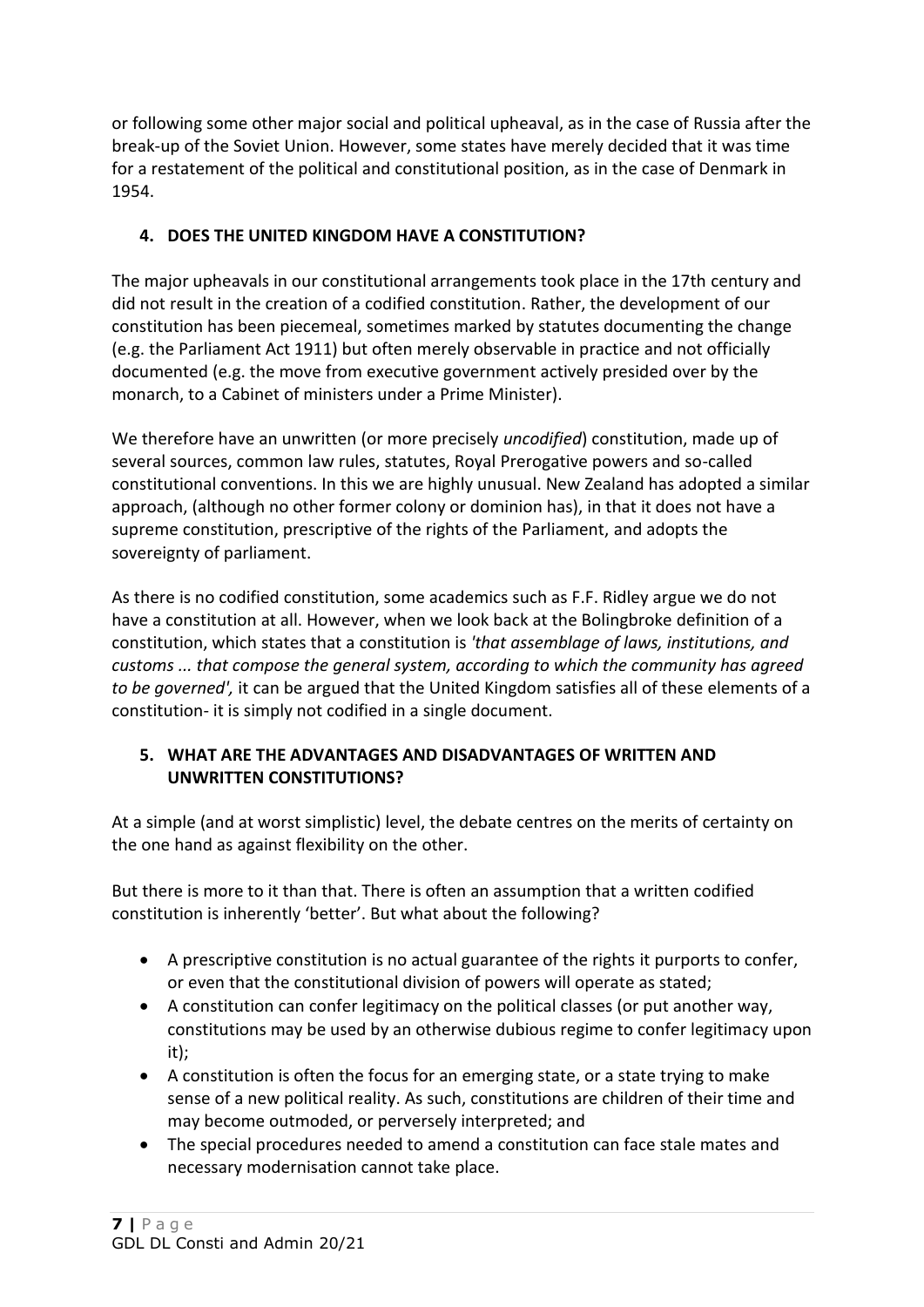Are our institutions and rights better protected by a lack of a 'written, codified' document?

| + / -         | Unwritten                                                                                                                                                                                                                                                                                                | Written                                                                                                                                                                                                                                                                                                                                                                                                                                                                                                                                                       |
|---------------|----------------------------------------------------------------------------------------------------------------------------------------------------------------------------------------------------------------------------------------------------------------------------------------------------------|---------------------------------------------------------------------------------------------------------------------------------------------------------------------------------------------------------------------------------------------------------------------------------------------------------------------------------------------------------------------------------------------------------------------------------------------------------------------------------------------------------------------------------------------------------------|
| Advantage     | Flexible - allows rapid<br>adjustment to changed<br>political etc. circumstances.<br>Combines the best principles<br>from different stages of the<br>development of the state in<br>question.<br>Is it really necessary to codify<br>the British constitution- has<br>worked relatively<br>successfully. | Clear statement of principle -<br>easily understood and acted<br>on.<br>Defines fundamental rights<br>and provides a mechanism<br>for their enforcement.<br>Defines the scope and extent<br>of the powers of the<br>government and a judicial<br>mechanism for resolving<br>disputes as to alleged<br>infringements.<br><b>Ensures that important</b><br>principles are respected and<br>not overridden ill-advisedly.<br>Provides a sense of national<br>identity: see USA pride in the<br>constitution.<br>Ensure public have a better<br>understand of the |
|               |                                                                                                                                                                                                                                                                                                          | constitution.                                                                                                                                                                                                                                                                                                                                                                                                                                                                                                                                                 |
| Disadvantages | Lacks clarity - need to consult $\parallel$ Rigid - so may become<br>a textbook to identify the key outdated and inappropriate.<br>features.                                                                                                                                                             | Such as USA right to bear<br>arms.                                                                                                                                                                                                                                                                                                                                                                                                                                                                                                                            |
|               | Fails to provide a clear focus<br>for national identity.                                                                                                                                                                                                                                                 |                                                                                                                                                                                                                                                                                                                                                                                                                                                                                                                                                               |
|               | No entrenched human rights.                                                                                                                                                                                                                                                                              |                                                                                                                                                                                                                                                                                                                                                                                                                                                                                                                                                               |
|               | No legal constraint or<br>framework for the                                                                                                                                                                                                                                                              |                                                                                                                                                                                                                                                                                                                                                                                                                                                                                                                                                               |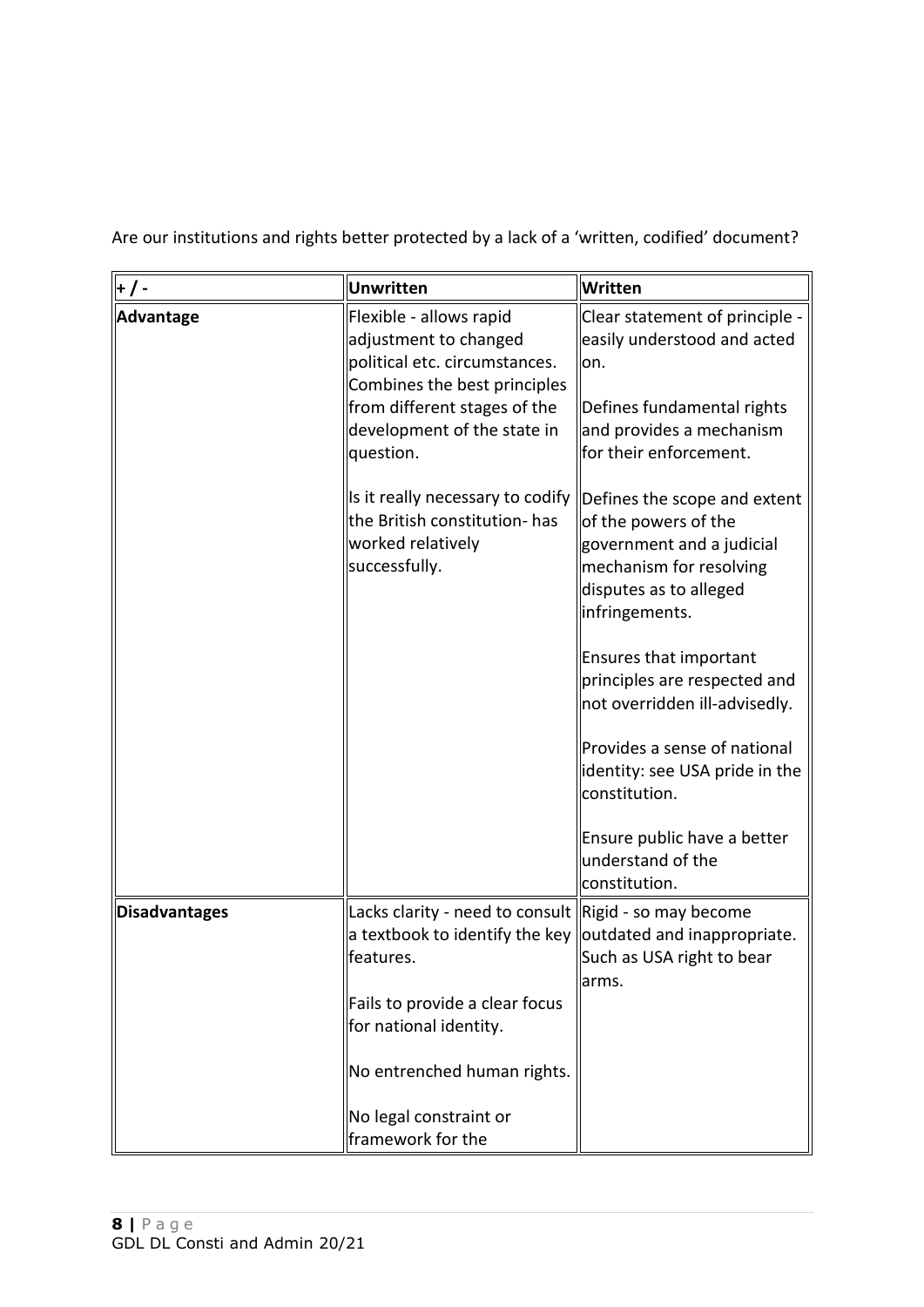| government - political<br>constraint only. |  |
|--------------------------------------------|--|
|                                            |  |

All of these are *contextual*. It is often argued that the inability of the US to pass gun control laws because of the 2nd amendment right to bear arms, which related well to the need for a citizen militia in the 18th century, but is considered by some to be inappropriate today, is a telling example of improper rigidity. However, the US constitution has been amended 27 times. In reality, if there were the political will, gun control could be introduced by way of amendment just as prohibition of alcohol was.

Equally, the flexibility of the UK constitution does not always produce a speedy response. House of Lords reform has been on the constitutional agenda since the 19th century, and was formally initiated by the [Parliament Act 1911,](http://www.bailii.org/uk/legis/num_act/1911/1069329.html) but although there have been further incremental moves, such as the introduction of life peers and the removal of most of the hereditary peers, there is still no clear agreement on the final constitution and powers of the second chamber. This is partly because the issue has had a low priority, but it is also due to the fact that there is no clear political consensus.

In reality, for most purposes, if sensibly formulated and intelligently administered, either form of constitution can achieve most of the desired objectives of the population. It is true that the [Human Rights Act 1998](http://www.bailii.org/uk/legis/num_act/1998/ukpga_19980042_en_1.html) did incorporate the substantive convention rights under the [ECHR](http://www.echr.coe.int/NR/rdonlyres/D5CC24A7-DC13-4318-B457-5C9014916D7A/0/CONVENTION_ENG_WEB.pdf) in English law. It took 50 or so years, in part due to lack of political will, in part because of concerns about the relationship between the Convention and Parliament. However, all the other states of the [Council of Europe](http://hub.coe.int/) incorporated the Convention much earlier, despite the need in many cases to revise their prescriptive constitutions, so we have no particular cause for self-congratulation.

It is certainly true that many notorious dictatorships and abusive regimes, such as the [Soviet](http://www.constitution.org/cons/ussr77.txt)  [Union,](http://www.constitution.org/cons/ussr77.txt) [North Korea](http://www.novexcn.com/dprk_constitution_98.html) and [Zimbabwe,](http://aceproject.org/ero-en/regions/africa/ZW/zimbabwe-constitution-of-zimbabwe-2008-1) have boasted of prescriptive constitutions which are, on paper, excellent examples, but which have simply not been respected. The lesson from this is that the document is not enough; it must be backed up with political, civic and judicial adherence to proper constitutional principles and the Rule of Law.

However, it would be wrong to conclude from this that a constitution is of no significance. Where there is both ingrained respect for the Rule of Law and an effective constitution, citizens are more transparently and conspicuously protected.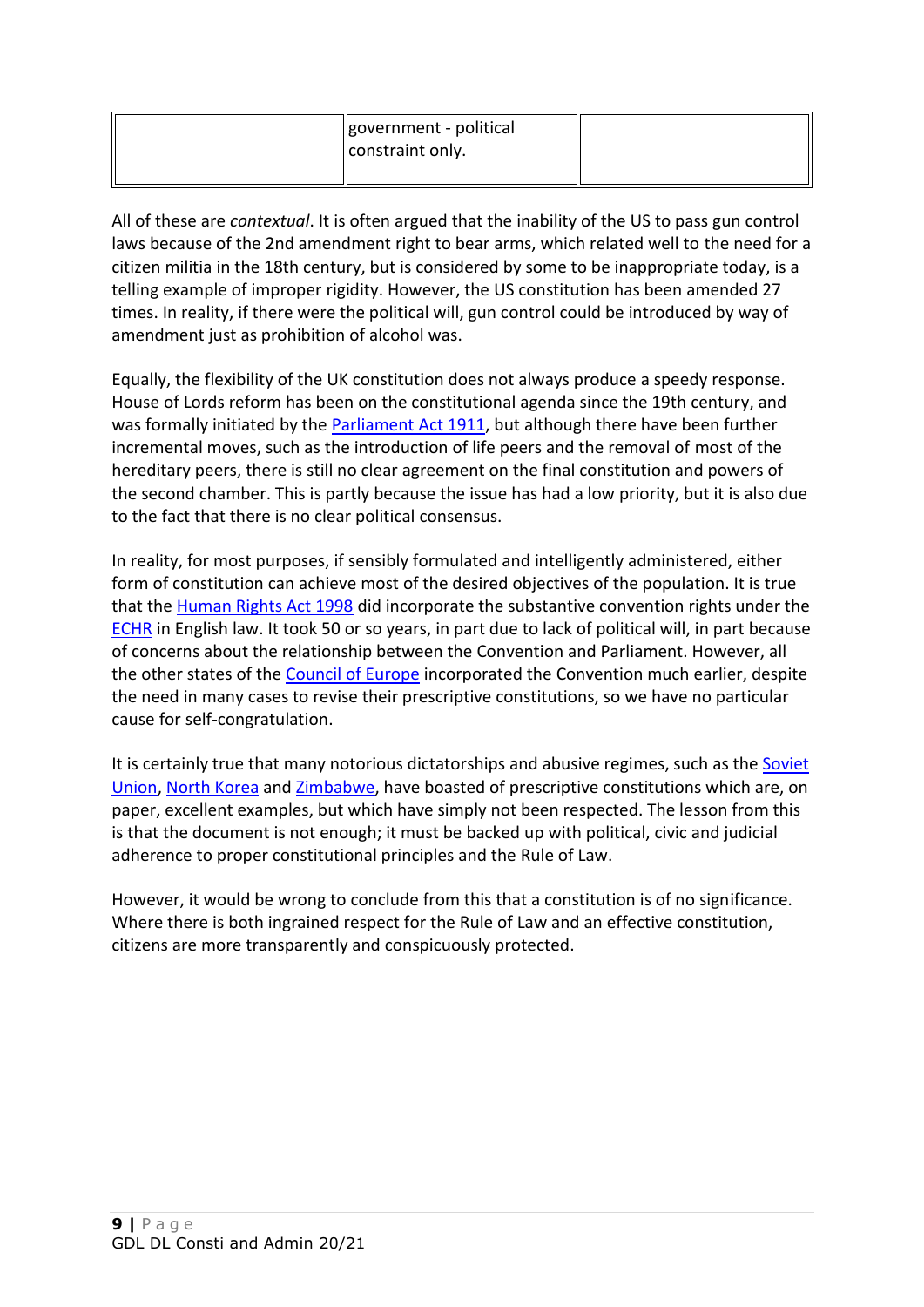# **Sources of the British Constitution**

To be read on conjunction with Unlocking Constitutional and Administrative Law chapter 4.

The distinctive feature of a common law, or uncodified, constitution is that it is necessary to locate its component parts. There may be debate over whether a particular document 'counts', but it does not really matter, because there is no person or organisation entitled to give a definitive opinion on this. Strictly speaking Parliament could pass a statute which purported to give a definitive list, but there is no realistic prospect of this happening. There is no modern work which claims to list all sources, although any Constitutional Law textbook will claim to at least refer to, if not reproduce, all principal and generally accepted sources.

The major sources fall into three groups - **statutes**, important decisions of the courts, or **case law**, and **conventions**; these are understandings which operate in political and government circles, but are not strictly speaking legal rules enforceable in the court. It is also important to note that commentary by **eminent experts and academics** are very influential. This is particularly true of classic authors such as Locke, Hume and Blackstone in the 18<sup>th</sup> century, and Dicey in the 19<sup>th</sup> century.

#### **1. Statutes or Act of Parliament**

To say that there is no written British Constitution is misleading- large propositions of the constitutional arrangements are found written in statute. Before considering some of the key statutes which are a source of the British constitution it is necessary to understand how a statute of act or parliament is created, as the highest form of law in England and Wales. The Diagram below summarises the process of how a Statute or Act or Parliament is made.

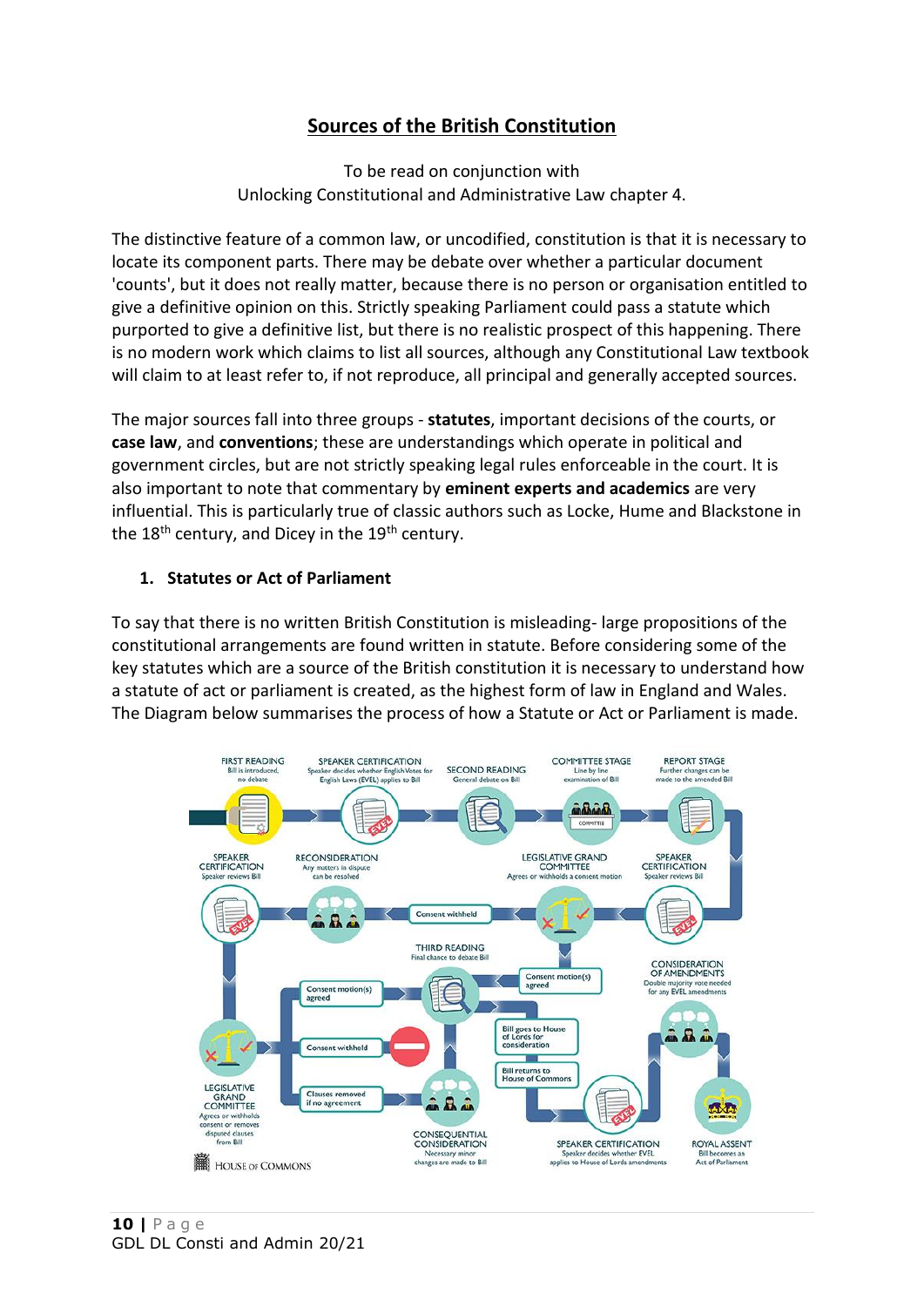As has already been mentioned, constitutional law is concerned with the organisation and allocation of power to the institutions of government. Key statutes which are concerned with this include the legislation on the devolution of power to Scotland, Wales and Northern Ireland.

Another aspect of constitutional law is concerned with the regulation of the relationship between the individual and the state. The formal expression of an individuals right can be found in a wide array of statutes including the Magna Carta 1215, the Bill of Rights 1689 and the Human Rights Act 1998.

Chapter 2 in the text book provides a more exhaustive list of the constitutionally significant statutes which form a source of the constitution.

## **2. Common law (case law)**

The decisions by the courts in interpreting the law created by parliament acts as an important source of the constitution in two main ways.

- 1. The courts must interpret legislation which may be unclear or unspecific and so capable of being interpreted in a number of different ways. This is often achieved through statutory interpretation which you will cover in the ELM module.
- 2. Central to a common law system is the lawmaking role of the courts which extends beyond the interpretation of legislation to judge made law. A prime example of this was the House of Lords decision in the case of R v R (1991) to make martial rape a criminal offence.

## **3. Constitutional Conventions**

## **What are constitutional conventions?**

Constitutional conventions are the so-called 'rules' or, more accurately, the principles and understandings which supplement and flesh out the formal legal rules. Because these conventions are not formally introduced and approved, and they are not justiciable, it can be very difficult to establish what they are. It can be difficult to disentangle what 'ought to happen' from what just 'happens'.

Attempts at definition include:

"The unwritten maxims of the constitution" (*J S Mill)*

"Provide the flesh which clothe the dry bones of the law". *(Jennings*)

"Constitutional conventions form the most significant class of non-legal constitutional rules. A clear understanding of their nature, scope and manner of application is essential to the study of the United Kingdom's constitution. Conventions supplement the legal rules of the constitution and define the practices of the constitution". (*Barnett*).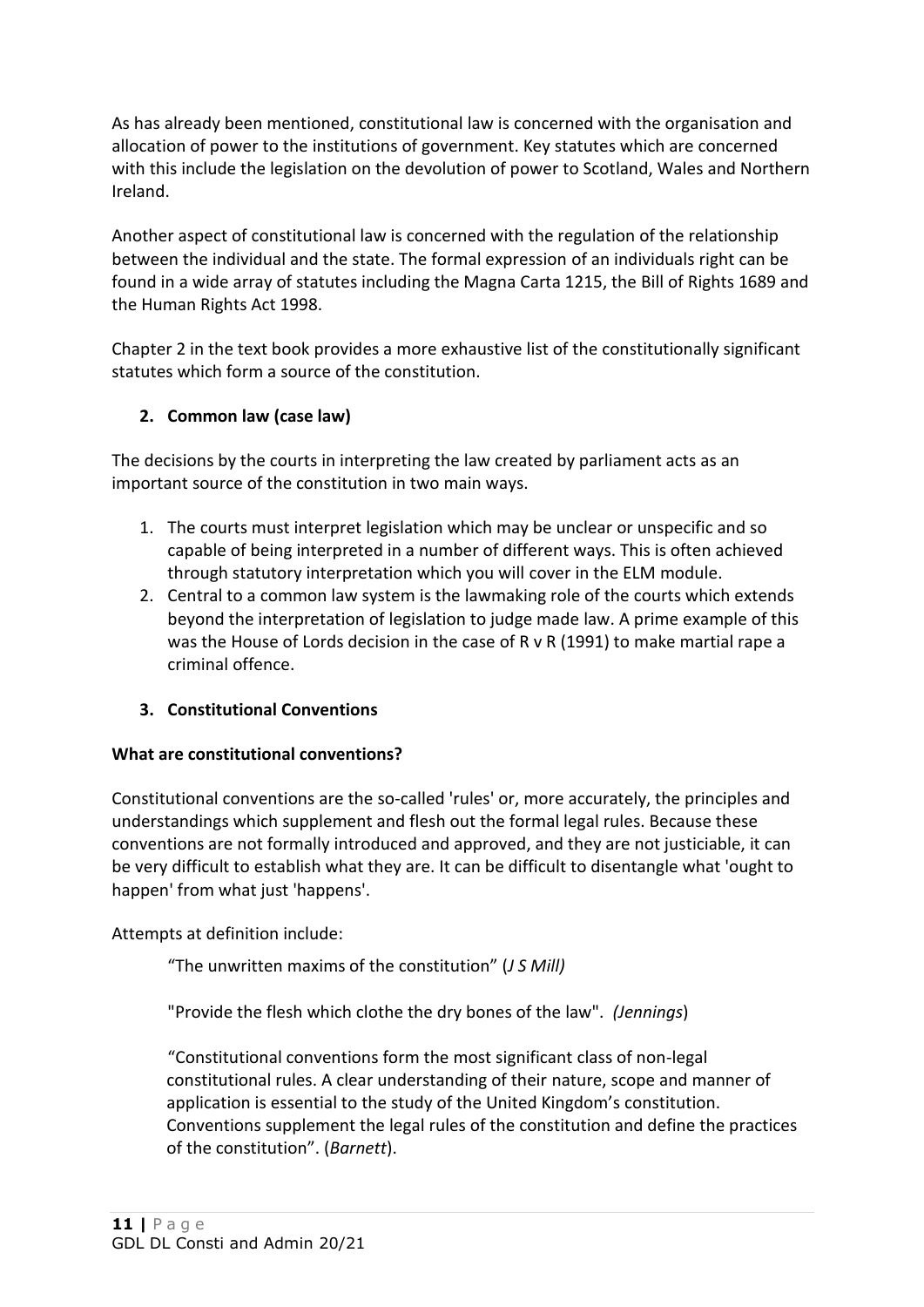"[c]ertain rules of constitutional behaviour which are considered to be binding by and upon those who operate the Constitution, but which are not enforced by the law courts (although the courts may recognise their existence), nor by the presiding officers in the Houses of Parliament." Marshall & Moodie (1971)

"[r]ules of political practice which are regarded as binding by those to whom they apply, but which are not laws as they are not enforced by the courts or by the Houses of Parliament." Hood-Phillips (1952)

"[r]ules for determining the mode in which the discretionary powers of the Crown (or of the Ministers as servants of the Crown) ought to be exercised." A V Dicey (1885 Law of the Constitution

#### Conventions are

- Concerned with constitutional matters
- Operate supplementary to law.
- People at whom conventions are directed feel bound
- Must be some sort of track record or precedent
- Some sort of basis in constitutional morality.

## **The Purpose(s) of Conventions:**

- 1. to change and develop the constitution;
- 2. to regulate both internal and external relations; and
- 3. To provide a control mechanism.

## **Common Characteristics of Conventions**

- conventions are not formulated in writing
- the development of conventions is an evolutionary process
- conventions regulate the conduct of those holding public office
- sanctions for a breach of convention are political
- conventions are capable of being enacted into statute
- conventions are not exclusive to states with unwritten constitution

## **Determining the Existence of Convention**

How do we know if a particular political practice is a convention? It is often difficult to identify and ascertain whether a particular rule or practice has in fact become a convention.

Professor (Sir Ivor) Jennings says that the existence of a convention can be determined by asking 3 questions:

- 1. Is it possible to point to precedents?
- 2. Did the actors in the precedents believe that they were bound by a rule?
- 3. Is there a reason for the rule?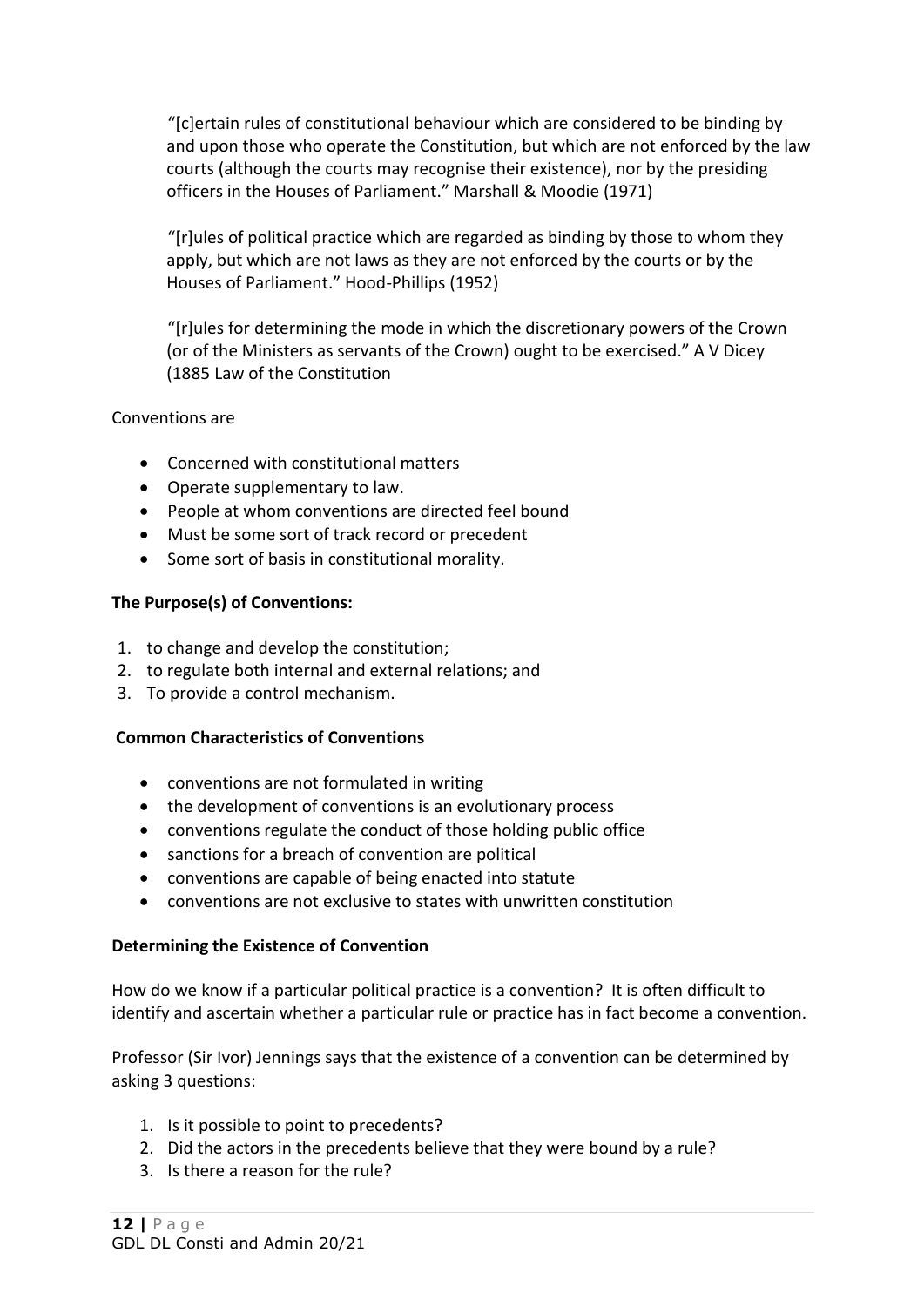#### **Why are conventions obeyed?**

As Conventions are non-legally binding rules, there are questions raise as to why those to whom they apply (those in political power) obey them.

Jennings suggests that "conventions are observed because of the political difficulties which arise if they are not".

"Politics is the final arbiter under an unwritten constitution" (Clarke, 1985.The Edwardians and the Constitution.).

It must be noted that Conventions are not always respected and can be breached without significant legal consequence. There may however be a practical or political consequence which results from a breach, such as a Minister being forced to resign. There also exists the Possibility conventions may be turned into law to ensure compliance.

There is no clear authority supporting that conventions are straightforwardly enforceable but case law suggests conventions not wholly irrelevant.

- Evans v Information Commissioner (2012)
	- o Challenge of the governments refusal to disclose advocacy letters to ministers in which Prince C sought to advance his own charities or promote his views.
	- o Analysis of the Convention played a major part in deciding if the relevant legal teat (public interest) was satisfied.
- AG v. Jonathan Cape Ltd [1976]
	- o Publishing memoirs, cabinet discussions
	- o Breach of confidence
	- o Received in situation of confidence, as per convention
	- o Can influence the circumstance

#### **Examples of Conventions**

The best way to understand what constitutional conventions are is to look at some of the conventions operating in the UK constitution today.

#### **Conventions relating to the Royal Prerogative**

The Monarch still retains some prerogative powers, but almost all of these powers are now governed by conventions.

- Prerogative power of granting of royal assent to bills passed by parliament by convention never refused.
- Treaties, although ratified using Royal Prerogative, will not be ratified until the passing of a suitable statute law by Parliament. This is necessary if the treaty requires an amendment to domestic law, affects the rights of private individuals,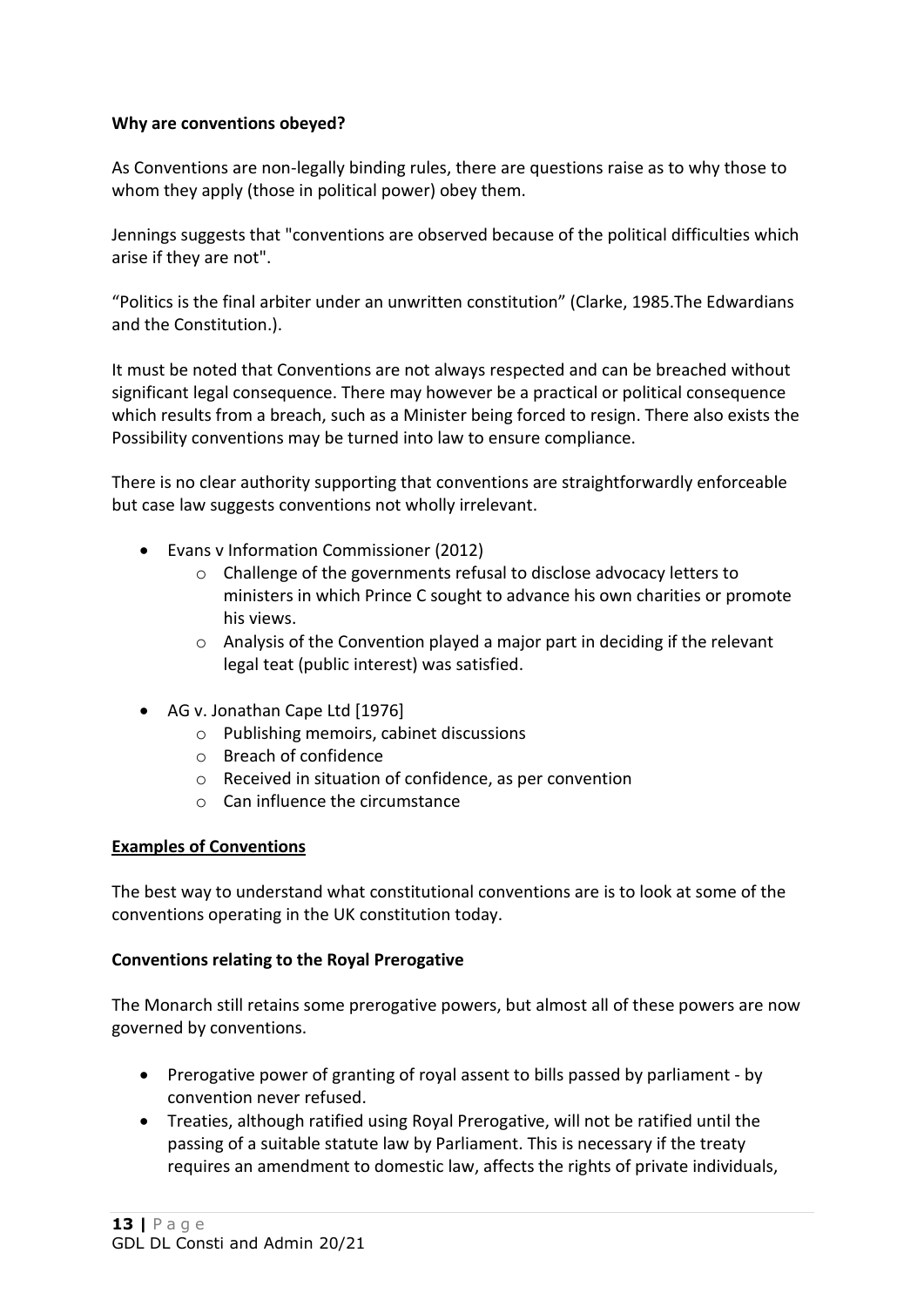requires public expenditure, grants the Crown additional powers, or cedes territory. Examples include extradition treaties, double taxation treaties, and reciprocal socialsecurity treaties.

- Prerogative power of appointment of Prime Minister (PM) (which position is itself only a conventional one) - by convention always appoints the MP who controls a majority in Commons
- The monarch will accept and act on the advice of their ministers, who are responsible to Parliament for that advice; the monarch does not ignore that advice, except when exercising Reserve powers.
- Prerogative power of appointment of Cabinet ministers by convention picks those chosen by the Prime Minister
- Prerogative power of to summon, dissolve and prorogue Parliament controlled by convention (and statute – e.g. under the Parliament Act 1911 the duration of Parliament must not exceed 5 years).

#### **Conventions relating to the operation of the Cabinet system**

Collective responsibility:

Members of the Cabinet are governed by a convention requiring them not to dissent from the official cabinet line in public. This is known as the convention of collective responsibility. Now reflected in the Ministerial Code and in the Cabinet Manual 2011.

There are three strands to this convention:

- (i) *The confidence principle:* a government can only remain in office for so long as it retains the confidence of the House of Commons, a confidence which can be assumed unless and until proven otherwise by a confidence vote.
- (ii) *the unanimity principle:*
- (iii) *the confidentiality principle:* this recognises that unanimity, as a universally applicable situation, is a constitutional fiction, but one which must be maintained, and is said to allow frank ministerial discussion within Cabinet and Government

#### **Conventions regulating the relationship between Ministers and Parliament**

Individual Ministerial Responsibility

This refers to the convention that a minister should take responsibility for:

- (i) conduct in his public role as a minister, and for the actions of his departmental officials; and
- (ii) Conduct in his private life.

It is clear that a Minister is accountable to Parliament in the sense that s/he must report to the House on matters relating to the conduct of their department and any executive agencies attached to it. Beyond this there is only confusion. Some commentators, relying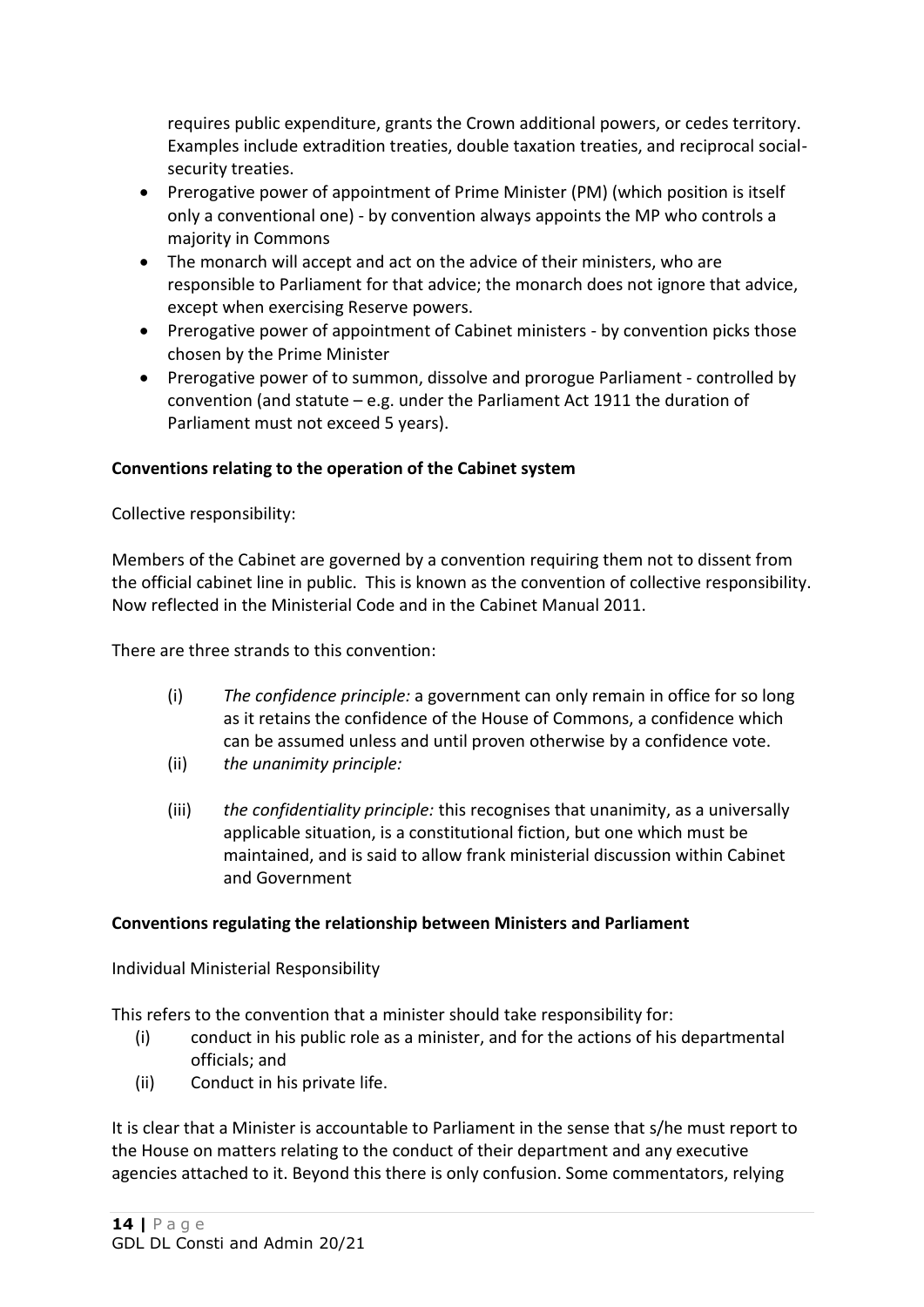largely on Sir Thomas Dugdale's resignation over the Crichel Down affair and Sir John Nott's resignation over the invasion of the Falkland Islands by Argentina, argue that a minister must resign if there has been a significant failure within the department, even if the minister is not personally at fault. However, these are exceptions, and it is noteworthy that although the Scott report on arms to Iraq directly criticised several ministers for failing to advise Parliament that there had been a change in policy over export of machine tools to Iraq, and indeed giving the impression that there had been no change, none of the ministers concerned resigned.

It appears to be the case that a minister must resign if their personal or political behaviour is such that the Prime Minister adjudges that they have become a liability in political terms. Later, published papers suggested that this was the case for Dugdale, who merely put a positive gloss on a resignation engineered by the Prime Minister. All sources agree that the minister must account for what has gone on, but there is nothing to indicate that where there are errors, except those which are sufficiently serious, and which are the personal fault of the minister in any event, there is any expectation that resignation must follow. Professor Griffith, following a review of the whole record in 1987 concluded that, while the precise reasons for the resignation were unclear, it was not in pursuance of any principle of liability for the acts of officials, but was more likely because of the lack of support from the Cabinet as a whole in the face of back bench

## **Conventions regulating Proceedings in Parliament**

- In the event of a dispute between the House of Lords and the Commons, the Lords should normally give way to the Commons.
- **The Salisbury Convention**: The House of Lords will not oppose the 2<sup>nd</sup> or 3<sup>rd</sup> reading of any Government legislation which complies with commitments which were made in the governing party's election manifesto.
- The Sewell Convention: The UK Parliament will not legislate for matters devolved to the devolved governments of Scotland, Wales and Northern Ireland without the consent of the devolved legislature affected.
- Proposals on the expenditure of public money may only be introduced by a Government Minister in the House of Commons.
- Parliament should meet at least once a year.

#### **Conventions Regulating the Relations between the United Kingdom and Other Members of the Commonwealth**

The United Kingdom Parliament may not legislate for a former dependent territory which is not an independent member of the Commonwealth except at its request and with its consent (re-stated in the preamble to the Statute of Westminster 1931 and enacted in Section 4).

#### **What are the arguments both for and against the codification of conventions?**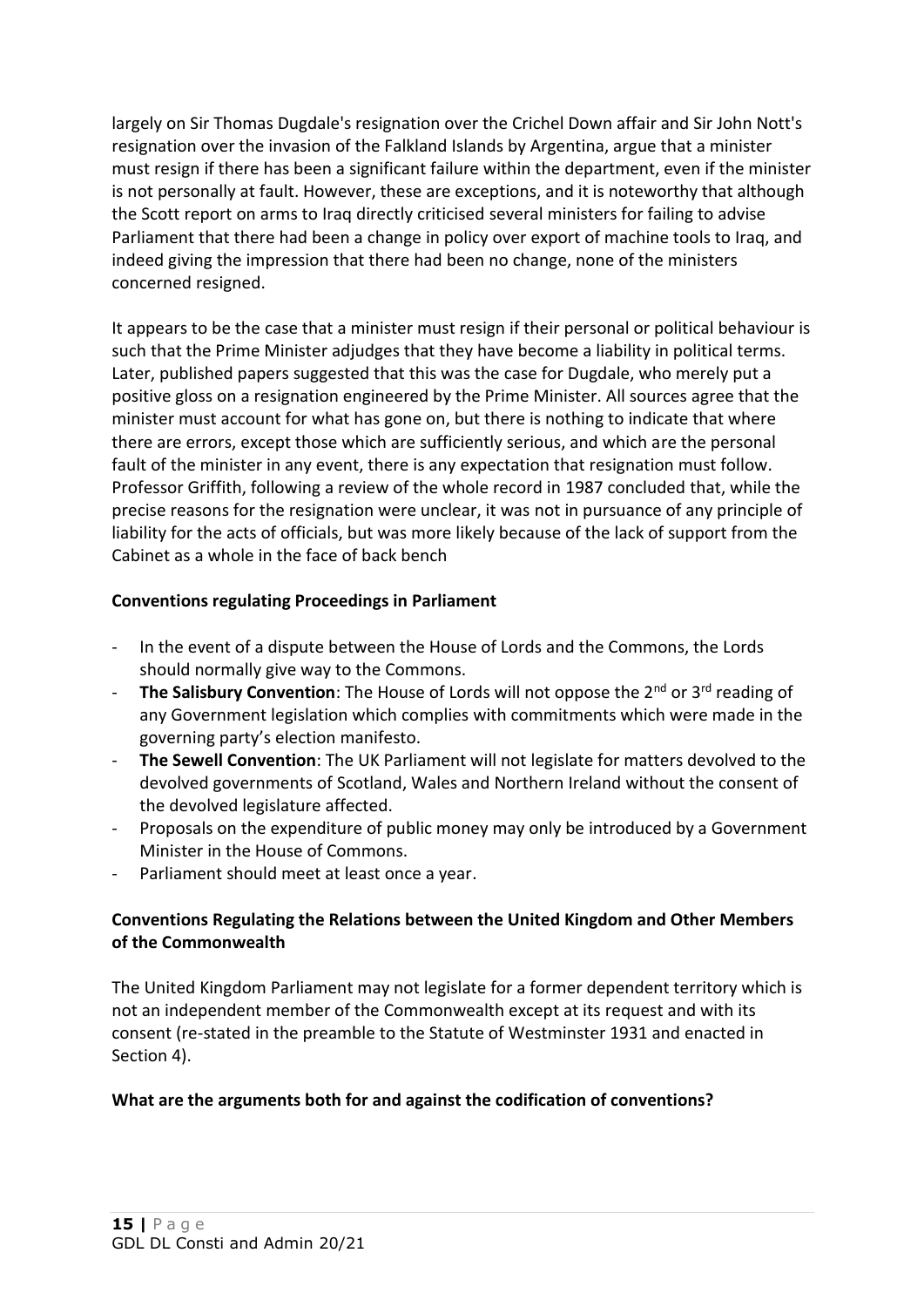Codification has different meanings and the fact that a set of rules is codified does not in itself determine the nature of the rules. There are two positions that have been adopted with regards to the codification of conventions.

- 1. Conventions should be given legal force.
- 2. Conventions might be codified within an authoritative text but remain as on-legal political practices.

In favour of codification of conventions

- Greater transparency of government.
- Could be enforced by Courts
- Freedoms of individuals better protected
- More checks on government
- Safeguard the neutrality to those who apply them.
- Likely to generate public confidence in the integrity of government o I.e. Constitutional Reform Act 2005.

Against codification of convention

- The current system retains flexibility: it is undesirable for them to become fossilised and sop impede further constitutional change.
- Definitional problems of codification
- Danger of judges becoming politically tarnished
- Is codification even possible in practice?
- Impossible to identify all usages that are currently conventional and after a code was established further conventions might develop.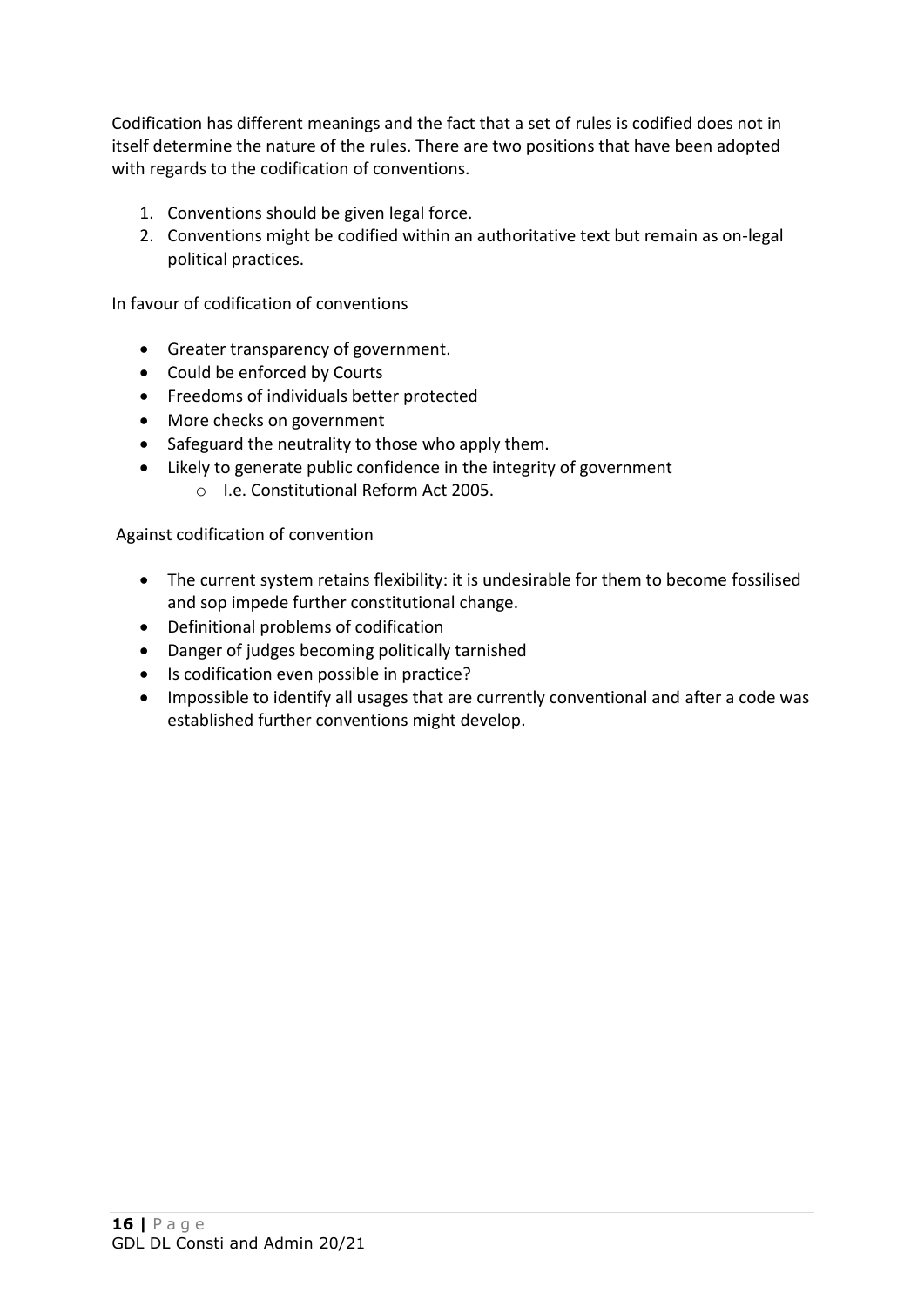# **Separation of Powers**

To be read in conjunction with Unlocking constitutional and administrative law chapter 5

## **1. A brief history into the development of the concept of separation of powers**

Viscount Henry St John Bolingbroke (1658-1751) first introduced the separation of powers, proposing that the protection of liberty and security within the State depended upon achieving and maintaining equilibrium between the Crown, Parliament and the people:

*"Since this division of power and these different privileges constitute and maintain our government, it follows that the confusion of them tends to destroy it... in a constitution like ours, the safety of the whole depends on the balance of the parts."*

This was developed in the 18<sup>th</sup> century by Baron Montesquieu, who stressed the importance of the separation of powers in order to protect individual liberty and democracy:

*"Political liberty is to be found only when there is no abuse of power. But constant experience shows us that every man invested with power is liable to abuse it, and to carry his authority as far as it will go …..To prevent this abuse, it is necessary from the nature of things that one power should be a check on another ….when the legislative and executive powers are united in the same person, or in the same body… there can be no liberty…… Again, there is no liberty if the power of judging is not separated from the legislative and executive…….. There would be an end to everything if the same man, or the same body… were to exercise those three powers, that of enacting laws, that of executing public affairs and that of trying crimes or individual causes."*

Montesquieu believed the system of checks and balances of one institution against the other was the secret of the political and economic success of the British at the time, although he over-stated the degree of separation between legislature and executive. He argued for such a system of separation of powers as a solution for France in L'Esprit des Lois.

In England, power was held by the ministry (cabinet), acting in the name of a crown which was already distanced from actual government because Queen Anne and King George I had displayed little ability and interest respectively. Although drawn from Parliament, the ministers did not control it, as there were no disciplined parties in the modern sense. Parliament controlled finances, and approval for policies had to be sought individually. The judges were generally robustly independent and would rule government action unlawful in appropriate cases, especially in matters concerning the liberty of the subject and improper financial demands.

The doctrine has since developed and interpretations of its meaning now range from the strict (complete separation between all three organs of state) to the less strict (separation to a great extent, i.e. some overlaps may exist, but with effective checks and balances to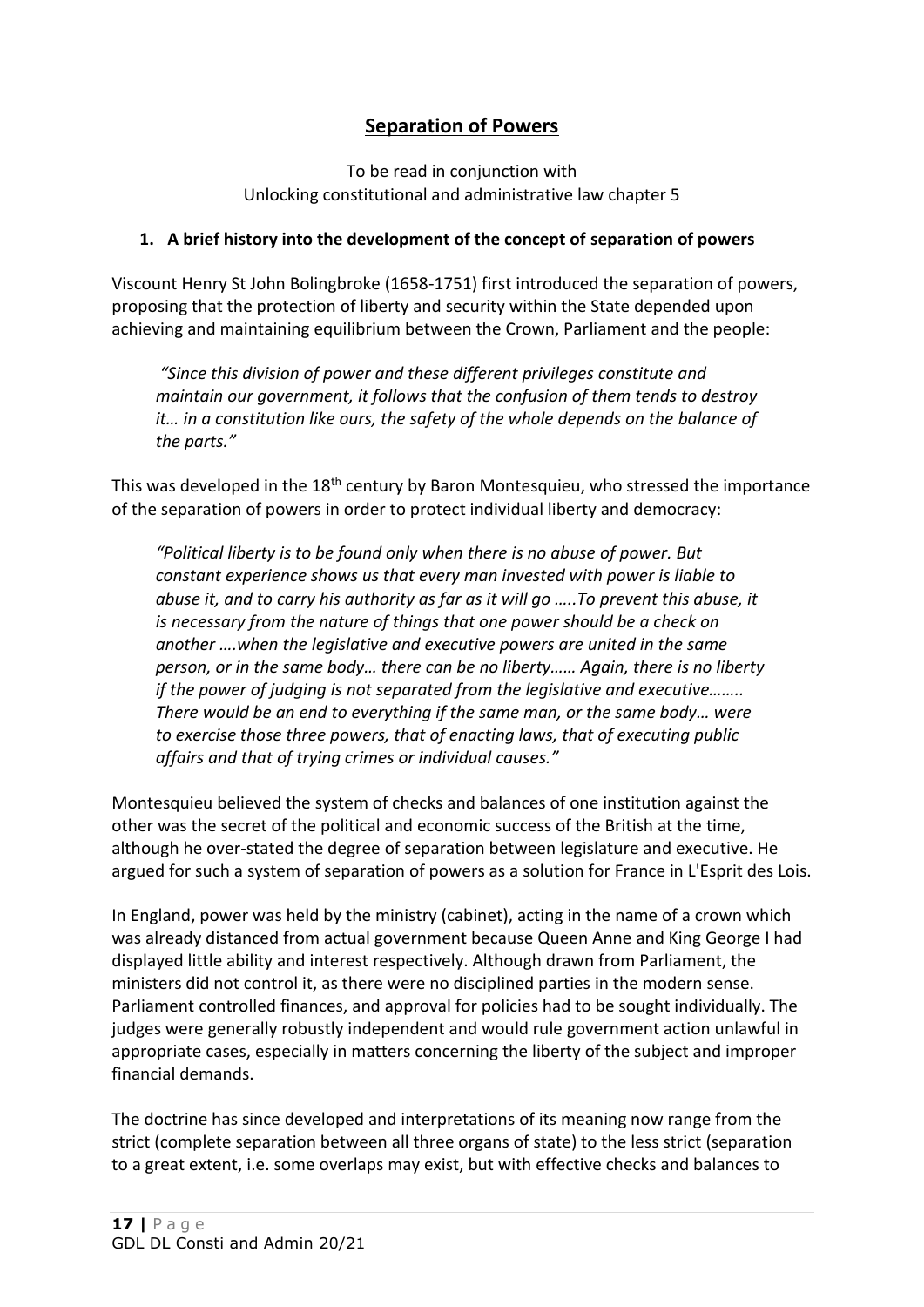prevent the abuse of state power).The doctrine of separation of powers has been adopted by states to create two different constitutional frameworks of states.

The first constitutional framework adopted by states is a **Presidential system**; here the full separation principle is maintained, and the population selects its legislators in one set of elections and its executive or administration in another. In some systems the separation is virtually complete. For example, in the USA the only overlap is that the Vice-President presides over the Senate (although he has no vote). No other dual mandate between Congress (the legislature) and the executive under the President is permitted. Whereas, in France, ministers are generally selected from the National Assembly (legislature), but they stand down from this mandate temporarily, being replaced by a substitute until they leave ministerial office. In these states the Head of State and Head of Government are usually the same person.

The second constitutional framework adopted by states is a **Parliamentary system**; here the population votes for a legislature in the knowledge that the result of this election determines the composition of the executive, because this will be formed from the party or coalition of parties which has won a majority in the parliamentary elections. In some cases, including the UK, members of the government remain full members of the legislature and can therefore answer to it on a routine basis. In these states the Head of State is usually a symbolic one, a constitutional monarch or a president with restricted and generally largely symbolic or representative powers.

## **2. A Modern-Day Understanding of the Doctrine of Separation of Powers**

The doctrine is concerned with limiting and controlling state power. According to Professor Wade separation of powers should mean that:

- 1. The same person should not be a member of more than one of the three organs of state;
- 2. One organ of state should not interfere with the work of another;
- 3. One organ of state should not exercise the functions of another.

The three organs of the state are the executive, the legislature and the judiciary.

The **executive** is the organ exercising authority in and holding responsibility for the governance of a state. The executive executes and enforces law through the everyday running of the state.

A **legislature** is a deliberative assembly with the authority to make laws for a political entity such as a state.

The **judiciary** is the system of courts that interprets and applies the law in the name of the state. The judiciary also provides a mechanism for the resolution of disputes. Under s strict separation of powers, the judiciary generally does not make law (which is the responsibility of the legislature) or enforce law (which is the responsibility of the executive), but rather interprets law and applies it to the facts of each case.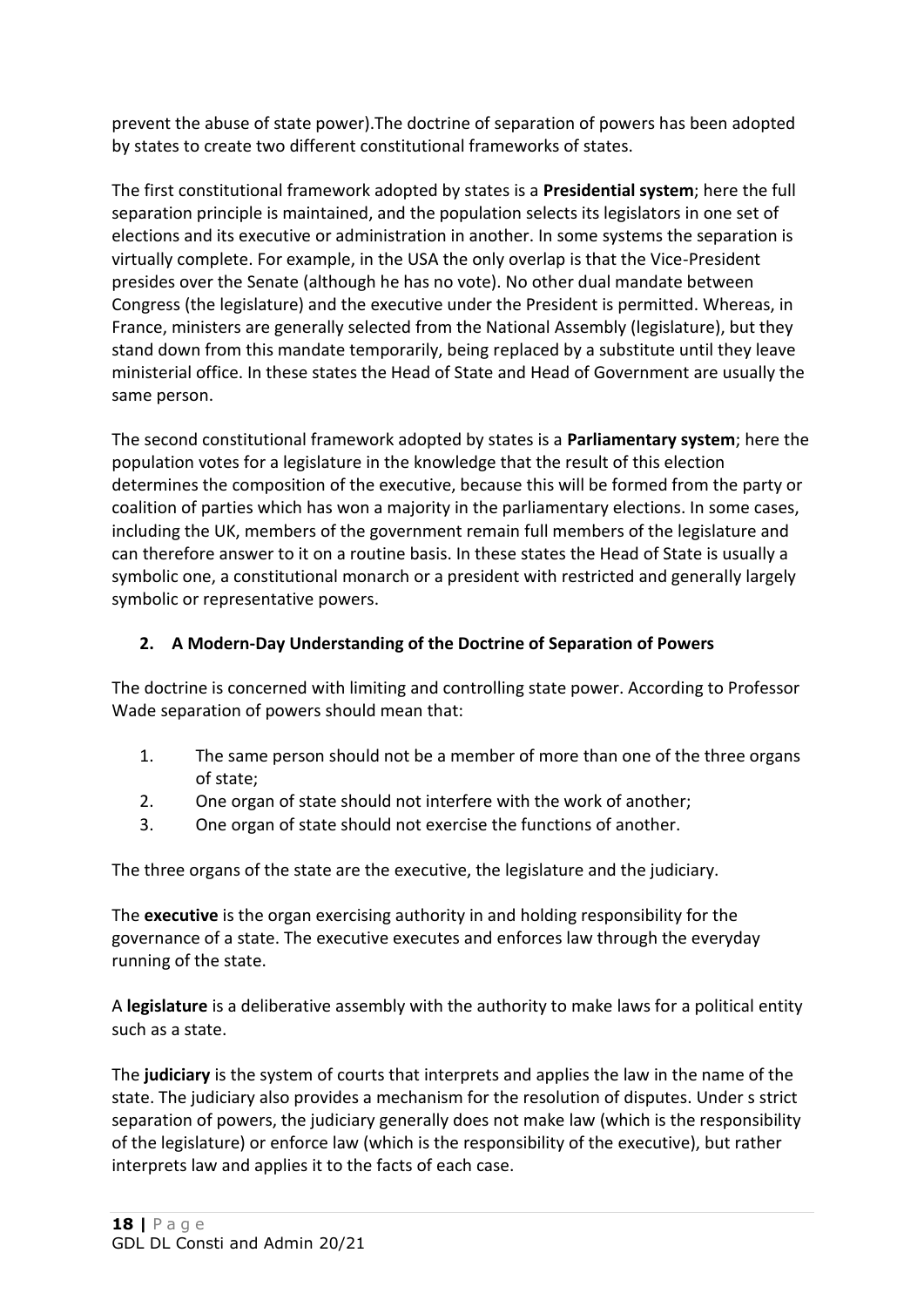## **3. To What Extent Does It Apply to The UK Constitution?**

In the UK, the three organs of state aren't completely separate from one another. However, some senior members of our judiciary have submitted that there are areas where our system does adhere to the doctrine:

Lord Diplock: "… the British constitution, though largely unwritten, is firmly based upon the separation of powers; Parliament makes the laws, the judiciary interpret them." (Duport Steels v Sirs [1980] 1 WLR 142 HL);

Lord Steyn: "The separation of powers between the judiciary and the legislature and executive branches of government is a strong principle of our system of government. The House of Lords and the Privy Council have so stated…" (R v Secretary of State for Home Department ex parte Anderson [2002]).

But many argue that in its purest or strictest sense, separation of powers isn't part of our constitution.

A more acceptable view may be that our unwritten constitution, which has evolved over time, has a partial separation of powers with some degree of overlap but with certain checks and balances in place to limit the potential for abuse of power.

How the organs exist in the UK

#### **Legislature:**



- Parliament has unlimited law-making power. The Queen in Parliament makes primary law in the form of Acts of Parliament. The Queen cannot make law without being proposed by Parliament.
- Comprises of the House of Lords and House of Commons
	- The legislature has three primary functions
- Primary legislature.
- Provides the government with money.
- As a matter of convention the executive is politically accountable to Parliament.
	- Parliament must meet at least every 3 years; by convention must meet annually.
	- The elected HoC superior to the HoL.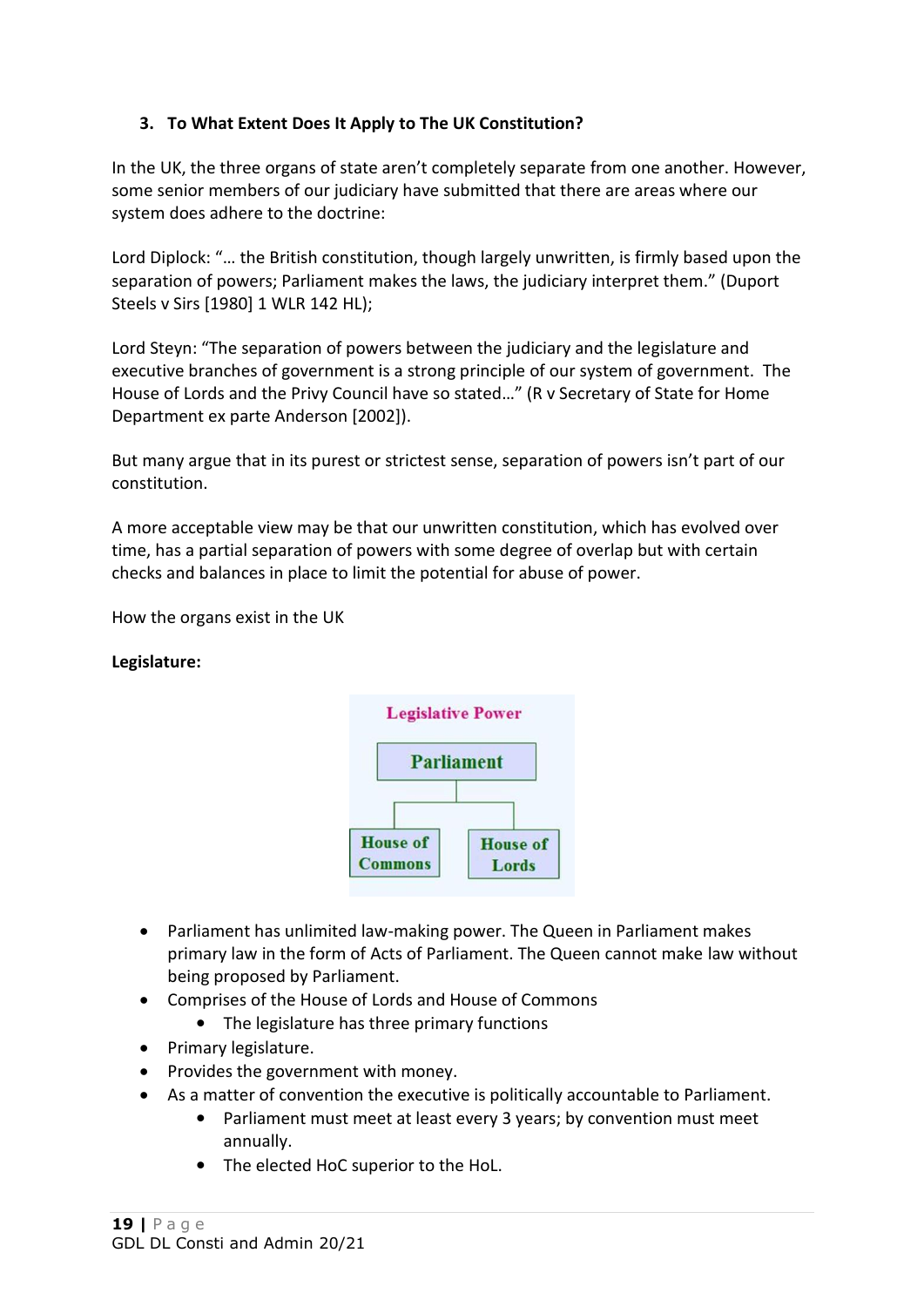• The House of Lords cannot veto a public bill that originates in the House of Commons but can delay it for no more than one year (one month if a money bill). Exception: bill to extend Parliament beyond 5 years.

#### **Executive:**



- o Core of the executive is the Crown; Queen, ministers, civil servants and the armed forces.
- o The executive is responsible for the day to day running of the country.
- o Queen must appoint the person who commands the majority of the House of Commons as Prime Minister to lead the executive.
- o All minsters must be MPs.
- o Committee of about 25 senior ministers chaired by the PM are responsible for government policy, coordination of government work and major decisions.
- o Government powers are mainly conferred by statute to individual ministers.
- o No constitutional principles requiring any particular structure of government departments.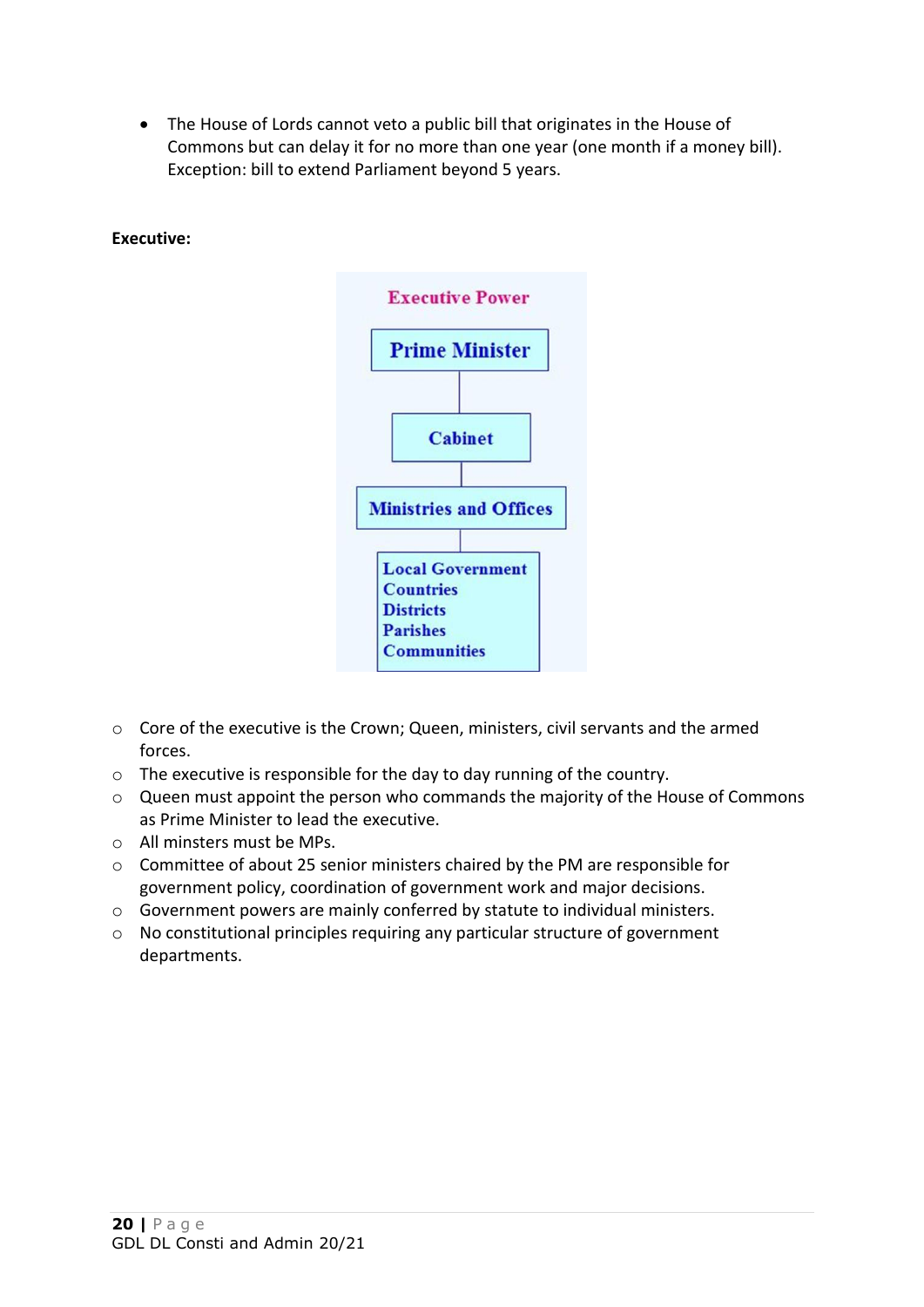#### **Judiciary**



 $\circ$  All courts must be created by statue and their powers are determined by statute.

o Uphold the rule of law by applying the law created by the legislature (Parliament).

#### **4. What overlaps are there between the executive, the legislature and the judiciary in the UK and what checks and balances exist between them?**

- A. Executive and Legislature
- *i) Personnel:*
- The personnel of the Government (the Executive) come from the legislature:
	- o Ministers of the Crown must be members of either House of Parliament.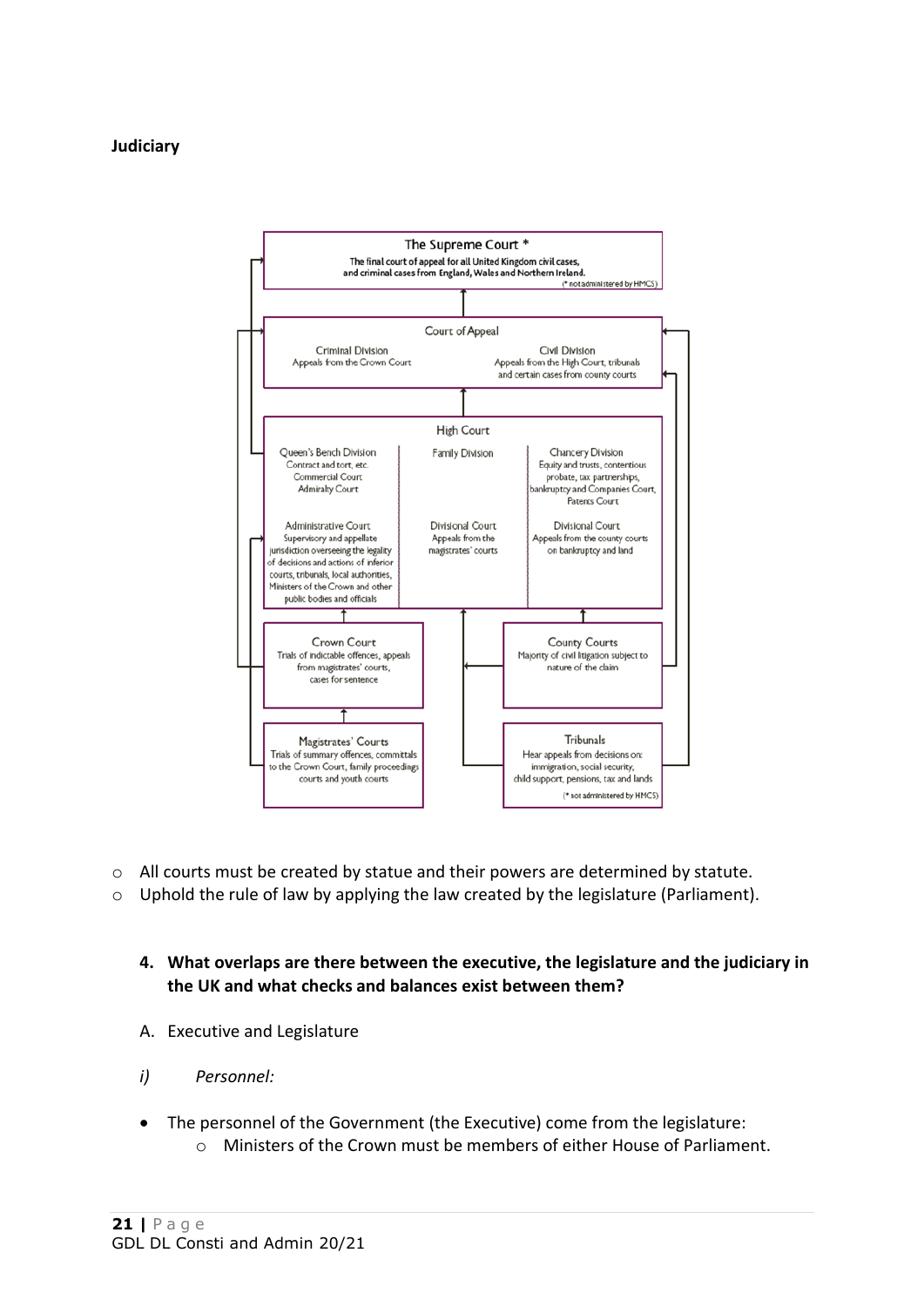o The Prime Minister and the Chancellor of the Exchequer must be members of the House of Commons.

Lord Hailsham (Lord Chancellor 1979-1987) recognised the scope for abuse of power in our system, calling it 'an elective dictatorship'. He argued that our electoral process, which often gives a Government a large majority in Parliament, can result in a situation where the Executive controls the legislature. How that control can be exercised depends on the mechanisms in place for Parliament to check the Executive.

- *ii) Functions:*
- Secondary/delegated legislation: laws and regulations made by Government departments, local authorities and other public bodies under the authority of an Act of Parliament.
- Example: Henry VIII clauses: a clause in an Act of Parliament allowing the Government to repeal or amend it by secondary legislation without further parliamentary scrutiny.
- iii) *Controls*:

Parliamentary procedures for scrutiny of the Government:

• A vote of no confidence

There is the opportunity for the House of Commons to call for a vote of no confidence in the Government. The loss of a vote of no confidence on a matter of policy central to the Government's programme will result in the resignation of the Prime Minister and can cause dissolution of Parliament. But where the Government has a large majority, as Labour did back in 1997, it is unlikely that a Government would lose a vote of no confidence – one aspect of living in an elective dictatorship?

The last successful vote of no confidence was back in 1979 when James Callaghan resigned as Prime Minister after a vote of no confidence.

- Her Majesty's Opposition
- Question Time, Debates and Select Committees
- The House of Lords
- B) Executive and Judiciary
	- *i) PERSONNEL:*
	- Attorney General
	- *ii) FUNCTIONS:*
	- Judges as chairmen of tribunals of inquiry.

## The Leveson Inquiry (2011/12)

Judges are equipped by their training and experience to review evidence with objectivity and in an impartial and rigorous manner but many of these inquiries involve sensitive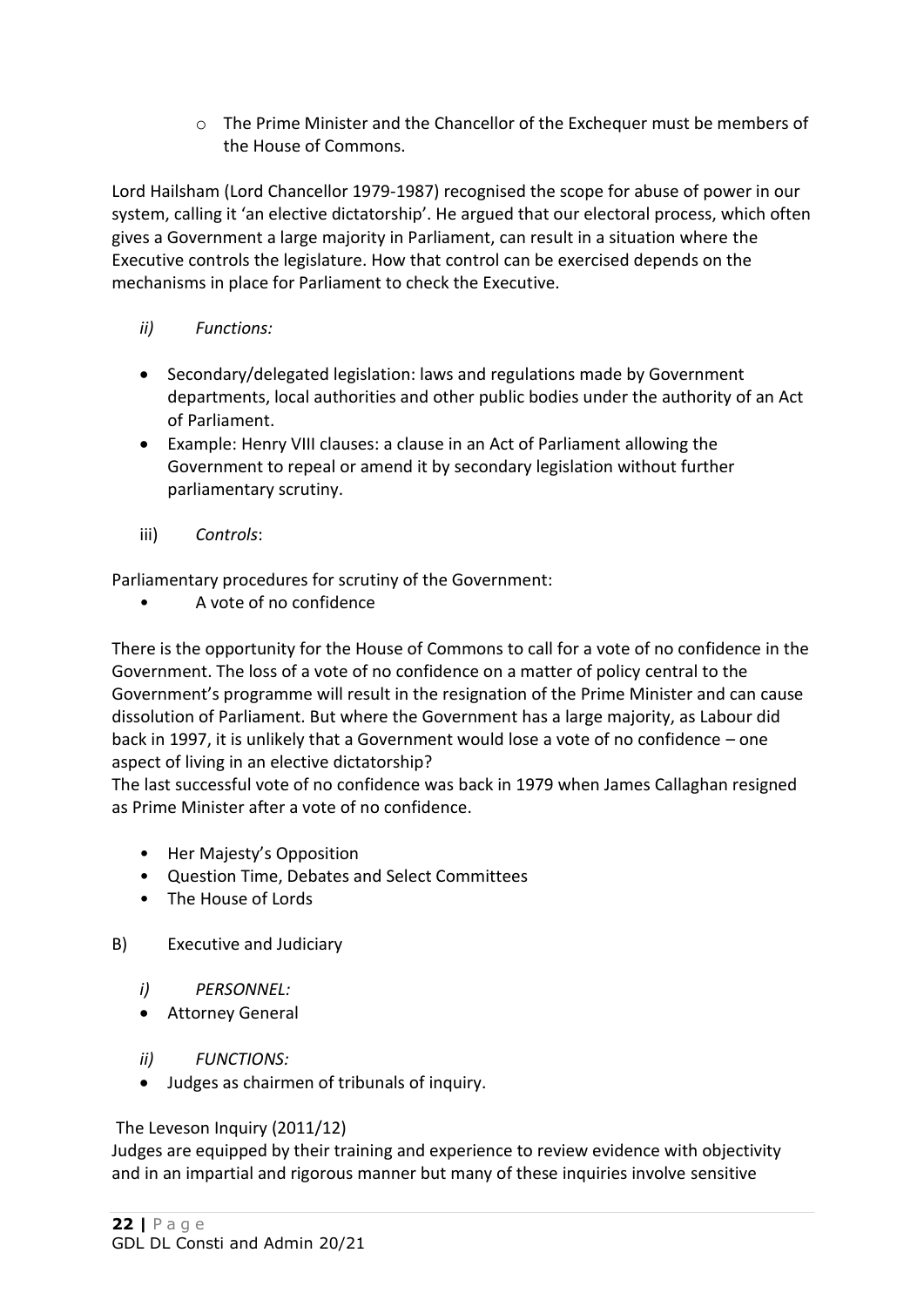political issues. This means that the Chairman who delivers the report may be subjected to criticism. In particular, there may be accusations from some quarters that the judges are afraid to criticise the Government and, at the very least, the public perception of their impartiality may be damaged.

- *iii) CONTROLS:*
- Judicial Review of Executive Action
	- o Council of Civil Service Unions v Minister of State for the Civil Service [1985] AC 374 (the "GCHQ" case)
	- o This case commonly referred to as the GCHQ case, sets out the test formulated by the court as to which areas of power of the executive are justiciable (i.e. where the courts can effectively control executive action) and where they will hold back. You will look at this case in more detail in your LGS on prerogative powers.
- C) Legislature and Judiciary
	- *i) PERSONNEL:*
	- The 'historical' role of the House of Lords as the highest domestic court in the land and the role of the new Supreme Court of the UK in remedying this overlap of personnel and function.
		- *ii) FUNCTIONS:*
	- Parliamentary privilege: Parliament has the power to regulate its own internal composition and structure.
	- Judges as lawmakers

Do the judiciary violate the doctrine of separation of powers by interpreting statute with too much freedom? Do they in fact make law? This should be the job of the legislature under the separation of powers doctrine.

- R v R [1992] AC 599
	- Facts: D and his wife were living apart. D forced his way into the house where his wife was staying and forced her to have sex with him. He pleaded not guilty to rape (relying on an exemption for married couples).
	- House of Lords: Upheld D's conviction ("...the supposed marital exception in rape forms no part of the law of England today").
- The Human Rights Act 1998 ("HRA")
	- S.3 HRA contains a duty on our courts to interpret legislation compatibly with the upholding of Convention rights (as far as possible) and, where this is not possible, s.4 HRA gives the higher courts the opportunity to make a declaration of incompatibility. The courts have been using these powers and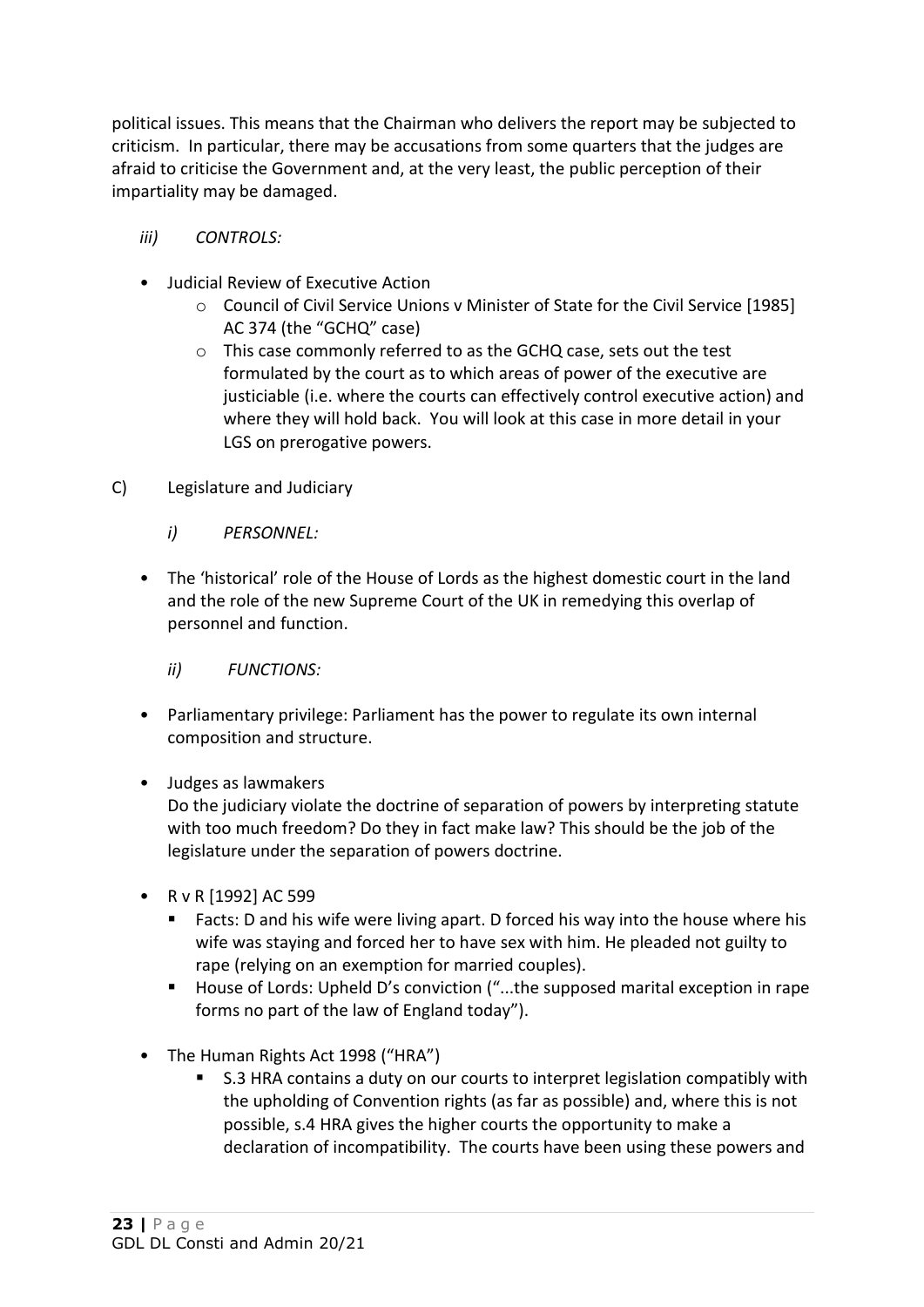feeling their way through the cases – we will study some of these cases later on in the course.

- In the words of Lord Stevn in R v A: "...s.3 [HRA] requires the court to subordinate the niceties of language [of the statute] to broader considerations of relevance judged by logical and common sense criteria of time and circumstances". Yet, throughout, the courts have been conscious of their role – which is not to make law.
- They have also made frequent reference to the doctrine of Parliamentary Sovereignty, specifically preserved by s.4 HRA. The UK courts cannot overturn legislation made by Parliament.
- *iii) CONTROLS:*
- Senior Court judges can be removed from office by an address of both Houses of Parliament to the Crown.
- The sub judice resolution. MPs should not discuss matters awaiting adjudication in a court of law
- D) Judiciary, Executive and Legislature
- The Sovereign:

Head of the executive, the legislature and the judiciary. Is the involvement of the Sovereign in all three branches a good thing, a bad thing or an irrelevance?

## 5. **WHAT IMPACT HAVE RECENT CONSTITUTIONAL REFORMS HAD ON THE KEY FEATURES OF OUR CONSTITUTION?**

One example of the way our constitutional system historically disregarded the separation of powers was in the traditional role of the Lord Chancellor. Until 2005, the role of the Lord Chancellor was living proof of the absence of separation of powers.

- 1. Head of the Judiciary The Lord Chancellor was head of the judiciary and able to sit as a judge. The Lord Chancellor was also President of the Supreme Court of England and Wales.
- 2. Cabinet Minister (Executive) The Lord Chancellor was (and still is) a Cabinet minister responsible for the administration of justice.
- 3. Speaker of the House of Lords. The Lord Chancellor was also Speaker in the House of Lords.

## **The Constitutional Reform Act 2005 (the "Act")**

The Act received Royal Assent on 24 March 2005 although much of it came into force on 3 April 2006. It addresses four important areas: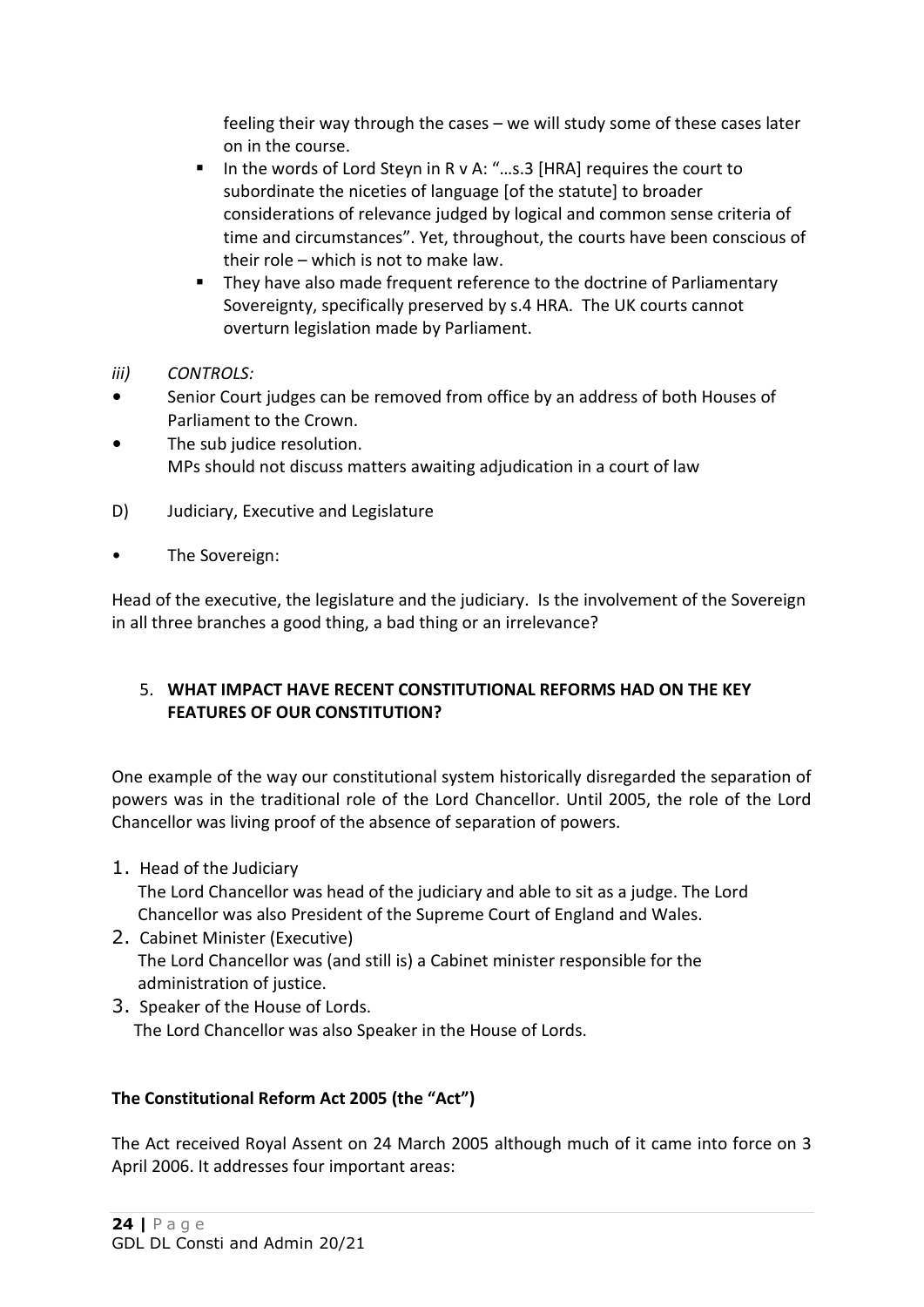• Reform of the Office of the Lord Chancellor:

The Act reformed the post of Lord Chancellor. The Lord Chief Justice ("LCJ") became the head of the judiciary and took over many of the judicial functions formerly undertaken by the Lord Chancellor.

The Lord Chancellor continues to be the Government minister responsible for "justice" (including the judiciary and courts system) – the Secretary of State for Justice.

Section 15 and Schedule 4 provide for judiciary-related functions currently vested in the Lord Chancellor to be transferred to another office holder or otherwise disposed of, and for the modification of certain other functions of the Lord Chancellor. Some of the judiciaryrelated functions are transferred to the Lord Chief Justice or to another member of the senior judiciary. In many instances, as appropriate to the nature of a particular function, the Lord Chancellor will be required to consult, or obtain the concurrence of, the Lord Chief Justice (or vice versa) before exercising the function. In others, functions may be exercised by the Lord Chancellor or the Lord Chief Justice acting alone.

Section 19 of the Act also makes provision for the transfer, modification and abolition of other functions of the Lord Chancellor.

• Supreme Court:

Part 3 of the Act creates a Supreme Court of the United Kingdom (which is generally to be known as 'The Supreme Court' in the Act and other legislation) and makes provision for the transfer to the Supreme Court of the appellate jurisdiction of the House of Lords and the devolution jurisdiction of the Judicial Committee of the Privy Council. The new Supreme Court will be separate from Parliament. It is located in a building separate from the House of Lords with its own independent appointments system, its own staff and its own budget.

• Judicial independence:

For the first time, the Act provides for a legal duty on Government ministers to uphold the independence of the judiciary. They will not be allowed to influence judicial decisions through any special access to judges. Section 3 places a duty on Ministers of the Crown (including the Lord Chancellor), and all others with responsibility for matters relating to the judiciary or otherwise to the administration of justice to uphold the continued independence of the judiciary

• Judicial Appointments Commission:

As we have already seen, the Act has created an **independent** Commission to recommend judicial appointments to the Secretary of State for Justice.

## **What factors might affect the independence of the judiciary?**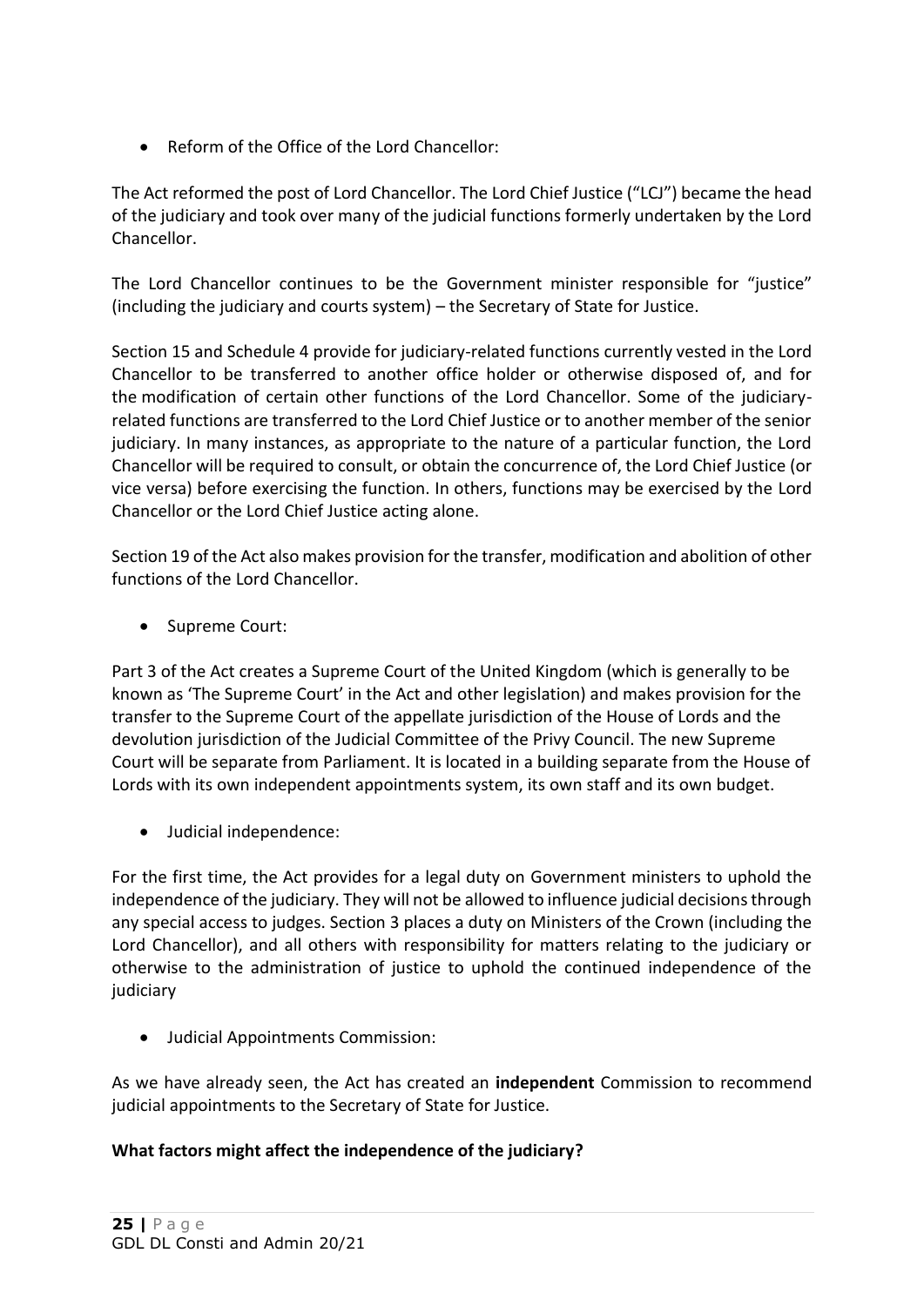## i) Removal from Office

The Act of Settlement 1701 (now contained in s11 (3) of the Supreme Court Act 1981) secures the independence of the judiciary by establishing the principle that senior judges (i.e. High Court judges and above) cannot be dismissed by the Executive.

Cannot be dismissed for political reasons. They can be removed by compulsory retirement if they are incapacitated or unable to resign through incapacity. In any case the power of Parliament to remove judges is used sparingly.

As well as security of tenure, judges enjoy security of remuneration.

#### ii) Judicial Immunity

Judicial proceedings are privileged. The judge of a superior court is not liable for anything done or said in the exercise of judicial functions (*Sirros v Moore* [1975] 1QB 118).

#### iii) Political Ties

Judges are expected to remain politically impartial. All political ties must be severed on appointment to the bench.

#### iv) Freedom from Bias

#### *R v Bow Street Metropolitan Stipendiary Magistrate ex parte Pinochet (No 2)*

Spanish authorities wanted to obtain the extradition of Senator Pinochet from the UK to Spain to stand trial for crimes against humanity. The House of Lords considered whether undisclosed links between Lord Hoffman and Amnesty International caused a real danger of bias, although no actual bias was suggested.

Held: his interest meant that he was automatically disqualified from sitting on the appeal. The House of Lords did not even need to apply the test for bias. The decision made at appeal had therefore been improperly made and was overturned.

## **6. SUMMARY: TO WHAT EXTENT DO WE HAVE A FORMAL SEPARATION OF POWERS?**

In the latter part of the 20th century the lawmaking role of the judges has dramatically expanded. Judicial law making is no longer always confined to small, incremental changes. This is not only as a result of the HRA. Therefore, it is equally essential that the judiciary recognise the boundaries of their powers being an unelected and unrepresentative body.

The relatively recent reforms to the role of the Lord Chancellor, the House of Lords and the system of judicial appointments have, however, addressed some of the concerns expressed as to the UK's most obvious violations of the separation of powers. This led Professor Wade to conclude that "In many constitutions, separation of powers has meant an unhampered executive. In England, it means little more than an independent judiciary."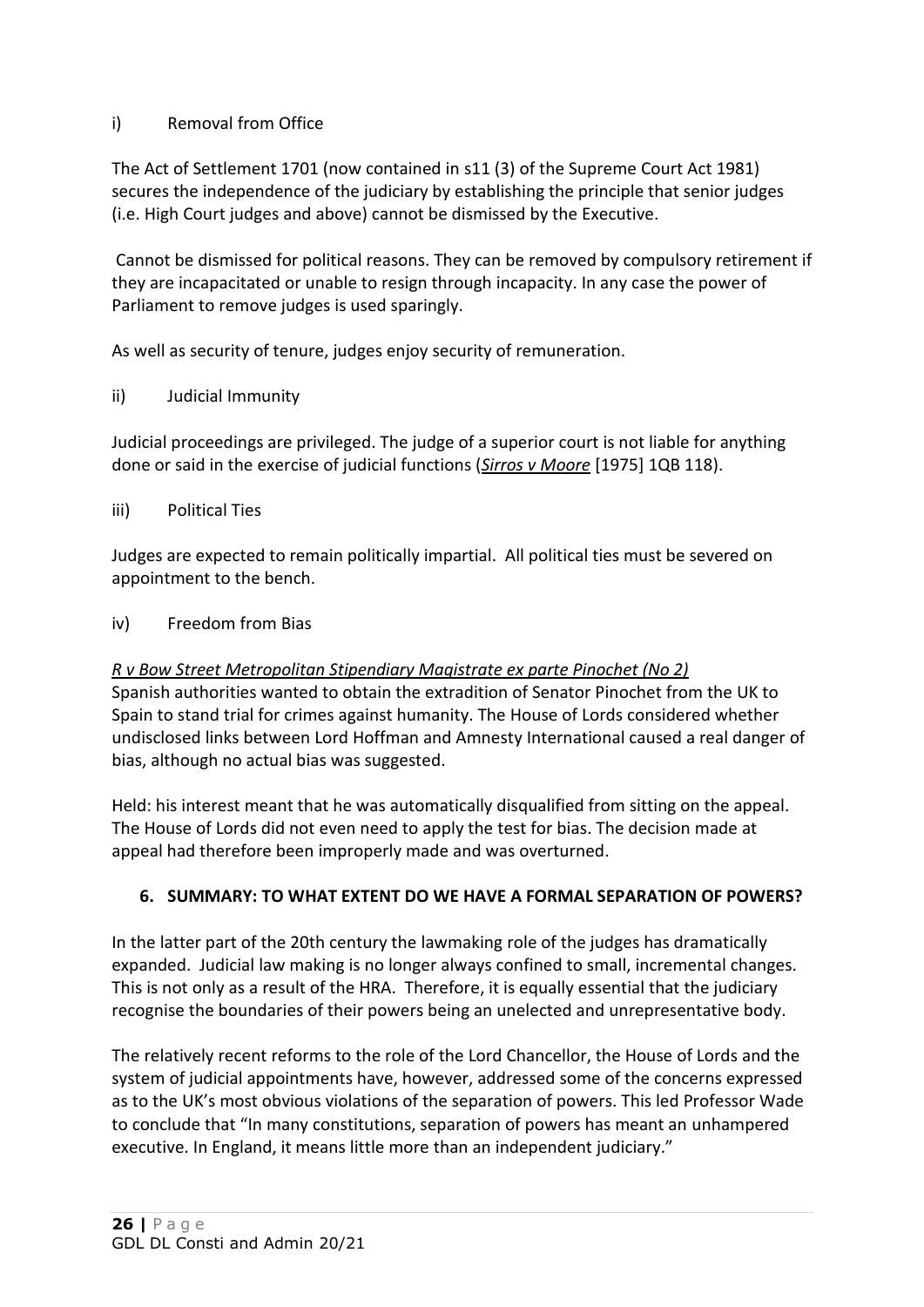#### **Activities**

## **Activity one: UK Constitution and Separation of Powers**

Match up the key elements of the UK's democratic structures with their correct definition.

| <b>Term</b>                                              | <b>Definition</b>                                                                                                                                                                                                                                                                                                                             |  |
|----------------------------------------------------------|-----------------------------------------------------------------------------------------------------------------------------------------------------------------------------------------------------------------------------------------------------------------------------------------------------------------------------------------------|--|
| Constitution                                             | A set of important rules that describe how a country is run.                                                                                                                                                                                                                                                                                  |  |
| United Kingdom<br>Parliament                             | The most powerful body in Parliament. It is where MPs discuss and debate<br>policies and vote on legislation before it goes to the House of Lords.                                                                                                                                                                                            |  |
| House of Commons                                         | The devolved governments of Scotland, Wales and Northern Ireland, formed<br>from parties elected in the devolved Parliaments or Assemblies. They are led<br>by First Ministers. In Northern Ireland there is also a deputy First Minister.                                                                                                    |  |
| Devolved<br>administrations                              | Made up of the House of Commons, the House of Lords and the Monarch<br>(sometimes referred to as the Crown).                                                                                                                                                                                                                                  |  |
| House of Lords                                           | Responsible for a range of vital services for people and businesses in a defined<br>area including social care, schools, housing and planning and waste collection.                                                                                                                                                                           |  |
| Local government                                         | Made up of about 800 'peers'. Its main job is to 'double check' new laws and<br>make sure they are fair and will work. Some legislation starts here and is then<br>voted on by the Commons.                                                                                                                                                   |  |
| Ward                                                     | The party or parties (as with a coalition) that can command an overall majority<br>in the House of Commons, i.e. more than half the members in the House of<br>Commons after a general election.                                                                                                                                              |  |
| Local councillor                                         | People who represent their local community, so they must either live or work<br>in the area. They can be from any political party and can also be completely<br>independent of any political party.                                                                                                                                           |  |
| The Monarch<br>(sometimes referred<br>to as 'the Crown') | Sits within the House of Lords and is usually appointed due to their knowledge<br>and expertise. Responsible for checking laws and holding the government to<br>account.                                                                                                                                                                      |  |
| Member of<br>Parliament                                  | An area in your local authority. Local authorities are divided up into these. Each<br>of these usually has two or three local councillors who are elected in local<br>government elections.                                                                                                                                                   |  |
| Government                                               | A geographical area of voters: each area elects one MP. There are currently<br>650 of these in the UK. The people in each area are called constituents.                                                                                                                                                                                       |  |
| Peer                                                     | The process in the UK which created a national Parliament in Scotland, a<br>National Assembly in Wales and a National Assembly in Northern Ireland.<br>This process gave the UK nations powers to make various decisions that<br>had previously been made by the UK Parliament. The powers given to these<br>nations has developed over time. |  |
| Constituency                                             | The democratically elected national Parliament or Assembly that represents<br>the interests of the people of Scotland, Wales or Northern Ireland. They are<br>empowered to make laws on devolved matters such as education and health.<br>The elected Members are different to the Members of the UK Parliament.                              |  |
| Devolved<br>Parliaments or<br>Assemblies                 | Rarely attends Parliament but has significant duties to carry out including<br>delivering a speech at the start of each Parliament and giving final sign off to<br>bills (proposed new laws).                                                                                                                                                 |  |
| Devolution                                               | Responsible for the day to day running of local services.                                                                                                                                                                                                                                                                                     |  |
| Elected mayor                                            | Represents the interests and concerns of the people in their constituency and<br>is involved in considering and proposing new laws to govern the country, and<br>holding the government to account.                                                                                                                                           |  |